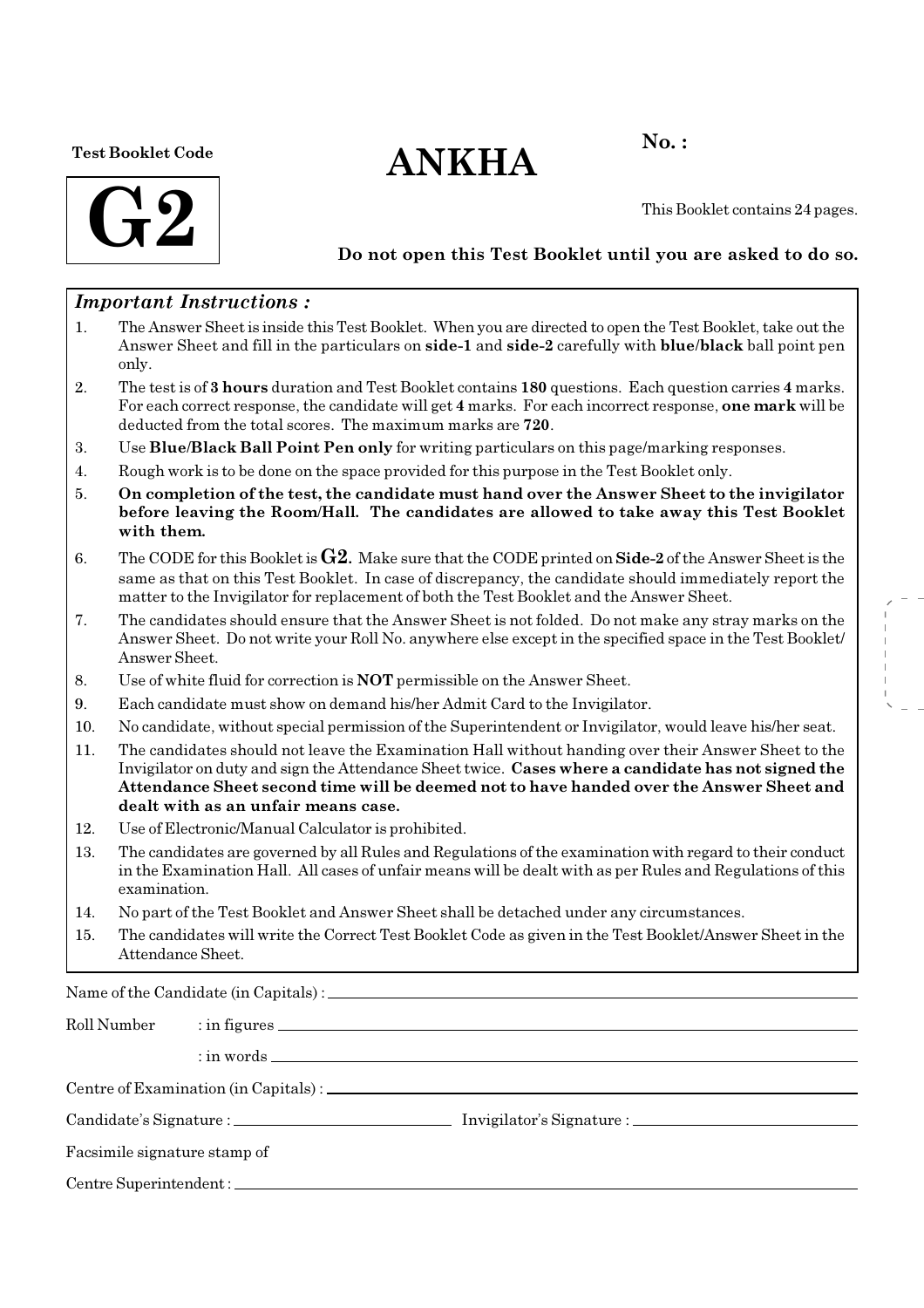#### $G2$  and  $2$

- 1. Which of the following refer to **correct** example(s) of organisms which have evolved due to changes in environment brought about by anthropogenic action ?
	- (a) Darwin's Finches of Galapagos islands.
	- (b) Herbicide resistant weeds.
	- (c) Drug resistant eukaryotes.
	- (d) Man-created breeds of domesticated animals like dogs.
	- $(1)$   $(a)$  and  $(c)$
	- $(2)$  (b),  $(c)$  and  $(d)$
	- $(3)$  only  $(d)$
	- $(4)$  only  $(a)$
- 2. Meiotic division of the secondary oocyte is completed :
	- (1) At the time of copulation
	- (2) After zygote formation
	- (3) At the time of fusion of a sperm with an ovum
	- (4) Prior to ovulation
- 3. Which of the following is correct about viroids ?
	- (1) They have free RNA without protein coat.
	- (2) They have DNA with protein coat.
	- (3) They have free DNA without protein coat.
	- (4) They have RNA with protein coat.
- 4. The plant parts which consist of two generations one within the other :
	- (a) Pollen grains inside the anther
	- (b) Germinated pollen grain with two male gametes
	- (c) Seed inside the fruit
	- (d) Embryo sac inside the ovule
	- $(1)$   $(a)$ ,  $(b)$  and  $(c)$
	- $(2)$   $(c)$  and  $(d)$
	- $(3)$   $(a)$  and  $(d)$
	- $(4)$   $(a)$  only
- 
- 5. Experimental verification of the chromosomal theory of inheritance was done by :
	- (1) Sutton
	- (2) Boveri
	- (3) Morgan
	- (4) Mendel
	- 6. Which of the following pairs is of unicellular algae ?
		- (1) Gelidium and Gracilaria
		- (2) Anabaena and Volvox
		- (3) Chlorella and Spirulina
		- (4) Laminaria and Sargassum
	- 7. Secondary metabolites such as nicotine, strychnine and caffeine are produced by plants for their :
		- (1) Growth response
		- (2) Defence action
		- (3) Effect on reproduction
		- (4) Nutritive value
	- 8. By which method was a new breed 'Hisardale' of sheep formed by using Bikaneri ewes and Marino rams ?
		- (1) Mutational breeding
		- (2) Cross breeding
		- (3) Inbreeding
		- (4) Out crossing
	- 9. The infectious stage of *Plasmodium* that enters the human body is :
		- (1) Sporozoites
		- (2) Female gametocytes
		- (3) Male gametocytes
		- (4) Trophozoites
	- 10. The process responsible for facilitating loss of water in liquid form from the tip of grass blades at night and in early morning is :
		- (1) Root pressure
		- (2) Imbibition
		- (3) Plasmolysis
		- (4) Transpiration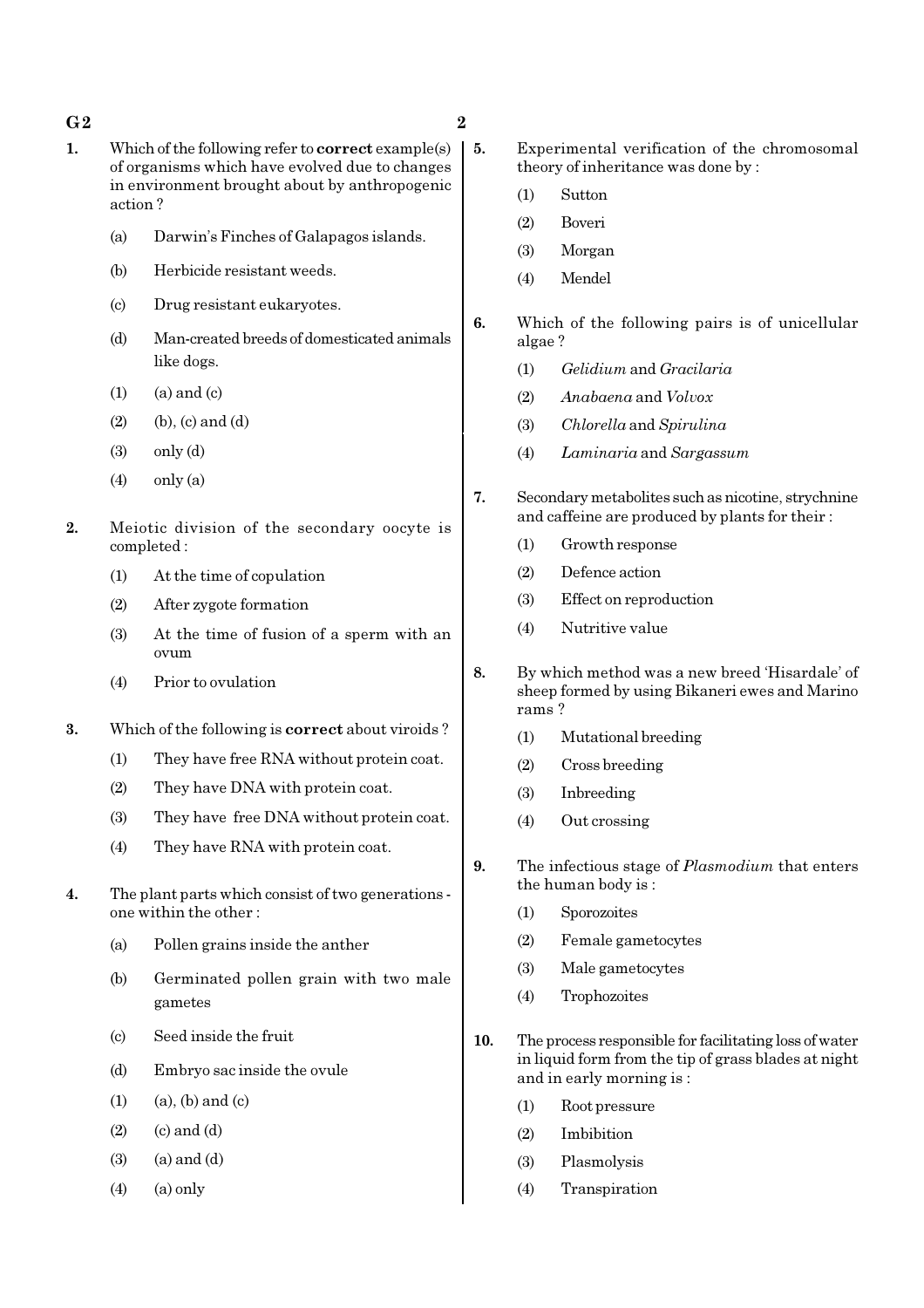- 11. From his experiments, S.L. Miller produced amino acids by mixing the following in a closed flask :
	- (1)  $\mathrm{CH}_3, \mathrm{H}_2, \mathrm{NH}_4$  and water vapor at 800°C
	- (2)  $\mathrm{CH}_4, \mathrm{H}_2, \mathrm{NH}_3$  and water vapor at 600°C
	- (3)  $\text{CH}_3, \text{H}_2, \text{NH}_3$  and water vapor at 600°C
	- (4)  $\rm CH_4, H_2, NH_3$  and water vapor at 800°C
- 12. In relation to Gross primary productivity and Net primary productivity of an ecosystem, which one of the following statements is correct ?
	- (1) Gross primary productivity is always more than net primary productivity.
	- (2) Gross primary productivity and Net primary productivity are one and same.
	- (3) There is no relationship between Gross primary productivity and Net primary productivity.
	- (4) Gross primary productivity is always less than net primary productivity.
- 13. The sequence that controls the copy number of the linked DNA in the vector, is termed :
	- (1) Ori site
	- (2) Palindromic sequence
	- (3) Recognition site
	- (4) Selectable marker
- 14. Cuboidal epithelium with brush border of microvilli is found in :
	- (1) ducts of salivary glands
	- (2) proximal convoluted tubule of nephron
	- (3) eustachian tube
	- (4) lining of intestine
- 15. The body of the ovule is fused within the funicle at :
	- (1) Micropyle
	- (2) Nucellus
	- (3) Chalaza
	- (4) Hilum
- 16. In light reaction, plastoquinone facilitates the transfer of electrons from :
	- (1) Cytb<sub>6</sub>f complex to PS-I
	- $(2)$  PS-I to NADP<sup>+</sup>
	- (3) PS-I to ATP synthase
	- (4) PS-II to  $\text{Cytb}_6\text{f}$  complex
- 17. Match the following diseases with the causative organism and select the correct option.

|                             |            | Column - I | Column - II |       |             |
|-----------------------------|------------|------------|-------------|-------|-------------|
| (a)                         | Typhoid    |            |             | (i)   | Wuchereria  |
| (b)                         | Pneumonia  |            |             | (ii)  | Plasmodium  |
| $\left( \mathrm{c} \right)$ | Filariasis |            |             | (iii) | Salmonella  |
| (d)                         | Malaria    |            |             | (iv)  | Haemophilus |
|                             | (a)        | (b)        | (c)         | (d)   |             |
| (1)                         | (iii)      | (iv)       | (i)         | (ii)  |             |
| (2)                         | (ii)       | (i)        | (iii)       | (iv)  |             |
| (3)                         | (iv)       | (i)        | (ii)        | (iii) |             |
| (4)                         | (i)        | (iii)      | (ii)        | (iv)  |             |

18. Match the following columns and select the correct option.

|                             |       | Column - I                |                            |                    | Column - II                         |
|-----------------------------|-------|---------------------------|----------------------------|--------------------|-------------------------------------|
| (a)                         |       | Clostridium<br>butylicum  |                            |                    | Cyclosporin-A                       |
| (b)                         |       | Trichoderma<br>polysporum |                            |                    | Butyric Acid                        |
| $\left( \mathrm{c} \right)$ |       | Monascus<br>purpureus     |                            |                    | Citric Acid                         |
| (d)                         |       | Aspergillus niger         |                            | (iv)               | Blood cholesterol<br>lowering agent |
|                             | (a)   | (b)                       | $\left( \mathrm{c}\right)$ | (d)                |                                     |
| (1)                         | (ii)  | (i)                       | (iv)                       | (iii)              |                                     |
| (2)                         | (i)   | (ii)                      | (iv)                       | (iii)              |                                     |
| (3)                         | (iv)  | (iii)                     | (ii)                       | (i)                |                                     |
| $\left( 4\right)$           | (iii) | (iv)                      | (ii)                       | $\rm \textbf{(i)}$ |                                     |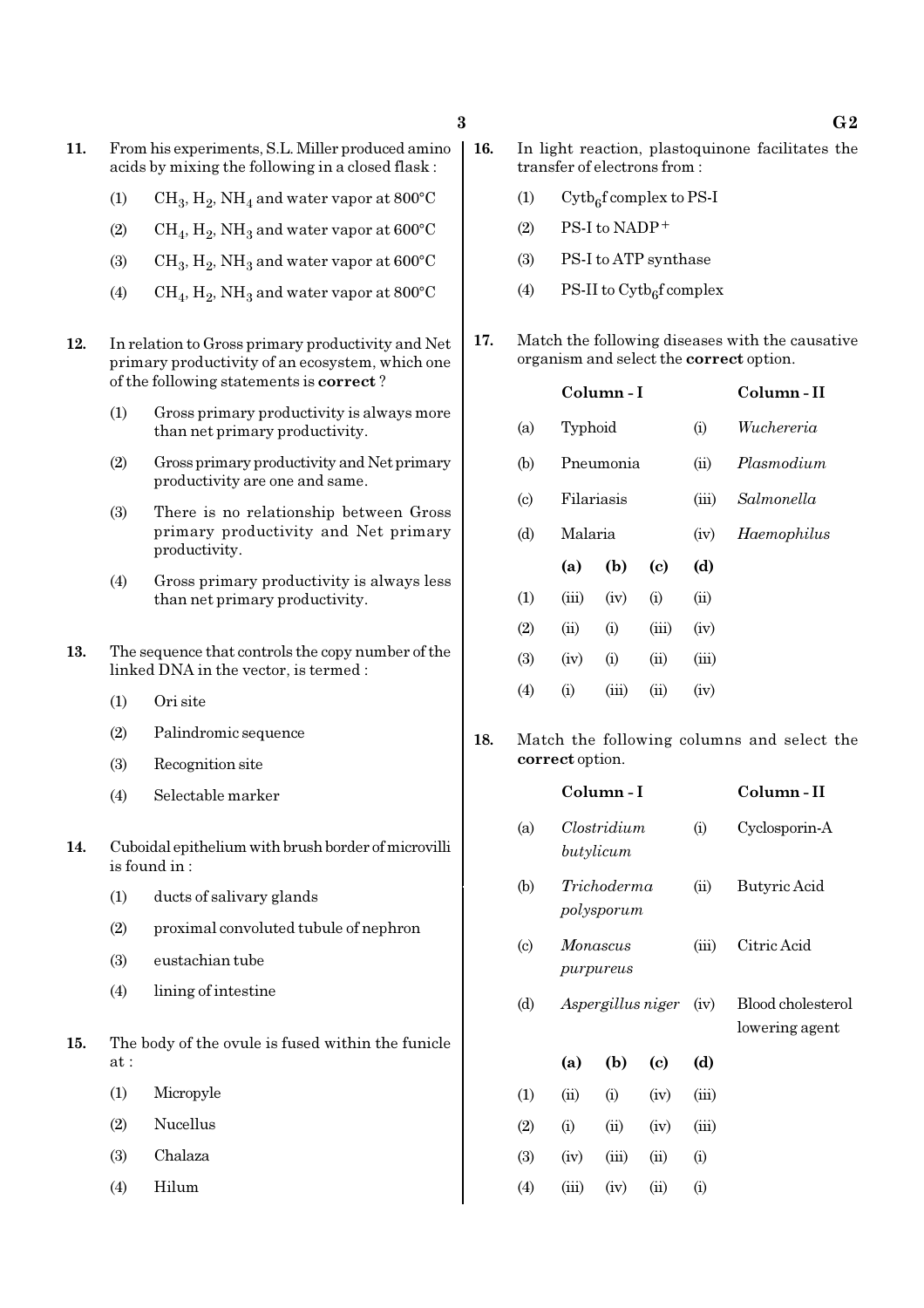| 19. |                           | Which of the following statements are <b>true</b> for                   | 23. |                           | Match the fo        |
|-----|---------------------------|-------------------------------------------------------------------------|-----|---------------------------|---------------------|
|     | (a)                       | the phylum-Chordata?<br>In Urochordata notochord extends from           |     | (a)                       | Inhibi<br>activit   |
|     |                           | head to tail and it is present throughout<br>their life.                |     | (b)                       | Posses              |
|     | (b)                       | In Vertebrata notochord is present during<br>the embryonic period only. |     | $\left( \text{c} \right)$ | Cell w<br>fungi     |
|     |                           | Central nervous system is dorsal and                                    |     | (d)                       | Secon               |
|     | $\left( \text{c} \right)$ | hollow.                                                                 |     |                           | Choose the <b>c</b> |
|     | (d)                       | Chordata is divided into 3 subphyla :                                   |     |                           | (a)                 |
|     |                           | Tunicata<br>Hemichordata,<br>and                                        |     | (1)                       | (iii)               |
|     |                           | Cephalochordata.                                                        |     | (2)                       | (iii)               |
|     | (1)                       | $(c)$ and $(a)$                                                         |     | (3)                       | (ii)                |
|     | (2)                       | $(a)$ and $(b)$                                                         |     | (4)                       | (ii)                |
|     | (3)                       | $(b)$ and $(c)$                                                         |     |                           |                     |

- $(4)$   $(d)$  and  $(c)$
- 20. Goblet cells of alimentary canal are modified from :
	- (1) Columnar epithelial cells
	- (2) Chondrocytes
	- (3) Compound epithelial cells
	- (4) Squamous epithelial cells
- 21. Which of the following is not an inhibitory substance governing seed dormancy ?
	- (1) Abscisic acid
	- (2) Phenolic acid
	- (3) Para-ascorbic acid
	- (4) Gibberellic acid
- 22. Name the enzyme that facilitates opening of DNA helix during transcription.
	- (1) DNA helicase
	- (2) DNA polymerase
	- (3) RNA polymerase
	- (4) DNA ligase
- bllowing :
	- (i) Intervalue (i) Ricin  $t_{\rm V}$
	- ss peptide bonds (ii) Malonate
	- (iii) Chitin
	- dary metabolite (iv) Collagen

#### $\text{correct option from the following :}$

|     | (a)    | (b)      | (c)      | (d)      |
|-----|--------|----------|----------|----------|
| (1) | (iii)  | $\rm(i)$ | (iv)     | (ii)     |
| (2) | (iii)  | (iv)     | $\rm(i)$ | (ii)     |
| (3) | (ii)   | (iii)    | $\rm(i)$ | (iv)     |
| (4) | $\sin$ | (iv)     | (iii)    | $\rm(i)$ |

- 24. Bilaterally symmetrical and acoelomate animals are exemplified by :
	- (1) Platyhelminthes
	- (2) Aschelminthes
	- (3) Annelida
	- (4) Ctenophora
- 25. Presence of which of the following conditions in urine are indicative of Diabetes Mellitus ?
	- (1) Uremia and Renal Calculi
	- (2) Ketonuria and Glycosuria
	- (3) Renal calculi and Hyperglycaemia
	- (4) Uremia and Ketonuria
- 26. Ray florets have :
	- (1) Superior ovary
	- (2) Hypogynous ovary
	- (3) Half inferior ovary
	- (4) Inferior ovary
- 27. Identify the substances having glycosidic bond and peptide bond, respectively in their structure :
	- (1) Glycerol, trypsin
	- (2) Cellulose, lecithin
	- (3) Inulin, insulin
	- (4) Chitin, cholesterol

#### $G2 \hspace{1.5cm} 4$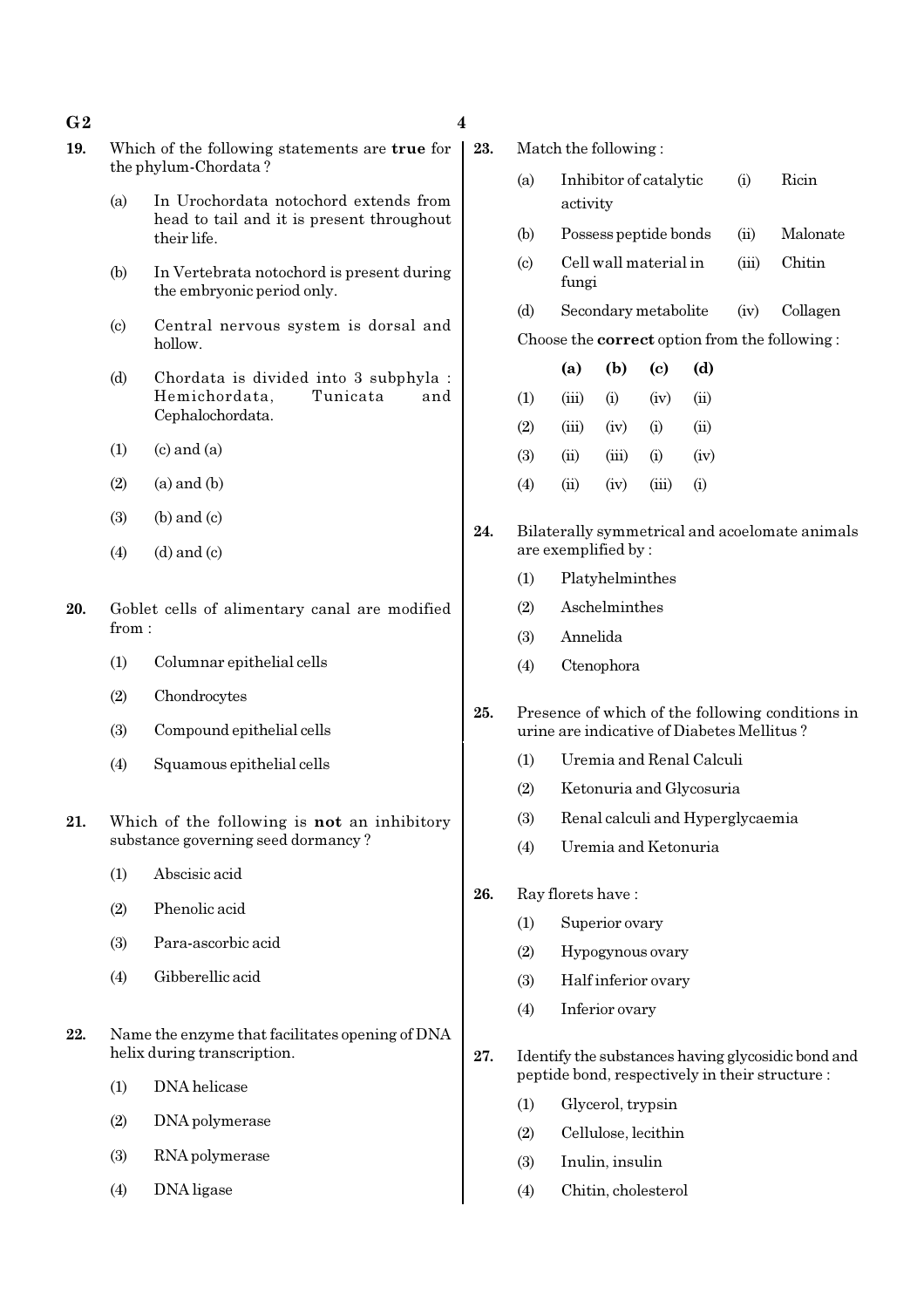- 28. Which of the following statements is not correct ?
	- (1) The proinsulin has an extra peptide called C-peptide.
	- (2) The functional insulin has A and B chains linked together by hydrogen bonds.
	- (3) Genetically engineered insulin is produced in E-Coli.
	- (4) In man insulin is synthesised as a proinsulin.
- 29. Some dividing cells exit the cell cycle and enter vegetative inactive stage. This is called quiescent stage  $(G_0)$ . This process occurs at the end of :
	- $(1)$  G<sub>1</sub> phase
	- (2) S phase
	- (3)  $G_2$  phase
	- (4) M phase
- 30. Identify the correct statement with regard to  $G_1$  phase (Gap 1) of interphase.
	- (1) Reorganisation of all cell components takes place.
	- (2) Cell is metabolically active, grows but does not replicate its DNA.
	- (3) Nuclear Division takes place.
	- (4) DNA synthesis or replication takes place.
- 31. The QRS complex in a standard ECG represents :
	- (1) Depolarisation of auricles
	- (2) Depolarisation of ventricles
	- (3) Repolarisation of ventricles
	- (4) Repolarisation of auricles
- 32. If the distance between two consecutive base pairs is 0.34 nm and the total number of base pairs of a DNA double helix in a typical mammalian cell is  $6.6 \times 10^9$  bp, then the length of the DNA is approximately :
	- (1) 2.5 meters
	- $(2)$  2.2 meters
	- (3) 2.7 meters
	- (4) 2.0 meters
- 33. Which of the following regions of the globe exhibits highest species diversity ?
	- (1) Madagascar
	- (2) Himalayas
	- (3) Amazon forests
	- (4) Western Ghats of India
- 34. Which of the following is put into Anaerobic sludge digester for further sewage treatment ?
	- (1) Floating debris
	- (2) Effluents of primary treatment
	- (3) Activated sludge
	- (4) Primary sludge
- 35. Dissolution of the synaptonemal complex occurs during :
	- (1) Zygotene
	- (2) Diplotene
	- (3) Leptotene
	- (4) Pachytene
- 36. Select the option including all sexually transmitted diseases.
	- (1) Gonorrhoea, Malaria, Genital herpes
	- (2) AIDS, Malaria, Filaria
	- (3) Cancer, AIDS, Syphilis
	- (4) Gonorrhoea, Syphilis, Genital herpes
- 37. Select the correct statement.
	- (1) Glucagon is associated with hypoglycemia.
	- (2) Insulin acts on pancreatic cells and adipocytes.
	- (3) Insulin is associated with hyperglycemia.
	- (4) Glucocorticoids stimulate gluconeogenesis.
- 38. The product(s) of reaction catalyzed by nitrogenase in root nodules of leguminous plants is/are :
	- (1) Nitrate alone
	- (2) Ammonia and oxygen
	- (3) Ammonia and hydrogen
	- (4) Ammonia alone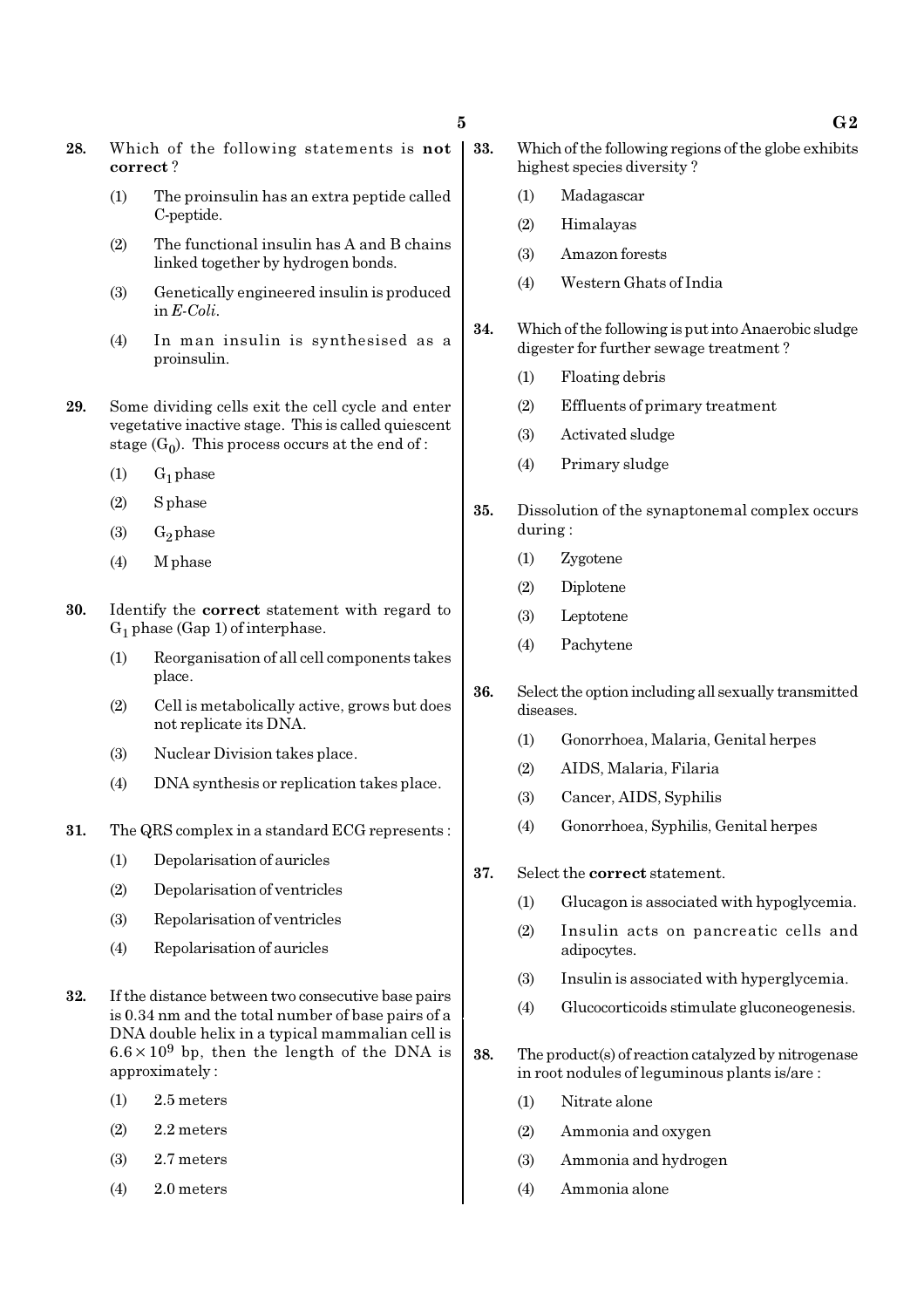$G2$  6

- 39. In gel electrophoresis, separated DNA fragments can be visualized with the help of :
	- (1) Ethidium bromide in UV radiation
	- (2) Acetocarmine in UV radiation
	- (3) Ethidium bromide in infrared radiation
	- (4) Acetocarmine in bright blue light
- 40. In which of the following techniques, the embryos are transferred to assist those females who cannot conceive ?
	- (1) GIFT and ZIFT
	- (2) ICSI and ZIFT
	- (3) GIFT and ICSI
	- (4) ZIFT and IUT
- 41. Select the correct match.

| (1) | Phenylketonuria       | Autosomal<br>dominant trait                    |
|-----|-----------------------|------------------------------------------------|
| (2) | Sickle cell anaemia - | Autosomal<br>recessive trait,<br>chromosome-11 |
| (3) | Thalassemia           | X linked                                       |
| (4) | Haemophilia           | Y linked                                       |

- 42. Which of the following is not an attribute of a population ?
	- (1) Natality
	- (2) Mortality
	- (3) Species interaction
	- (4) Sex ratio
- 43. The oxygenation activity of RuBisCo enzyme in photorespiration leads to the formation of :
	- (1) 1 molecule of 3-C compound
	- (2) 1 molecule of 6-C compound
	- (3) 1 molecule of 4-C compound and 1 molecule of 2-C compound
	- (4) 2 molecules of 3-C compound
- - 44. Match the following concerning essential elements and their functions in plants :
		- (a) Iron (i) Photolysis of water (b) Zinc (ii) Pollen germination (c) Boron (iii) Required for chlorophyll biosynthesis (d) Manganese (iv) IAA biosynthesis

Select the correct option :

|                   | (a)                   | (b)       | (c)  | (d)      |
|-------------------|-----------------------|-----------|------|----------|
| (1)               | (iv)                  | (iii)     | (ii) | $\rm(i)$ |
| (2)               | (iii)                 | (iv)      | (ii) | (i)      |
| (3)               | (iv)                  | (i)       | (ii) | (iii)    |
| $\left( 4\right)$ | $\dot{\textbf{(ii)}}$ | $\rm (i)$ | (iv) | (iii)    |

- 45. Which is the important site of formation of glycoproteins and glycolipids in eukaryotic cells ?
	- (1) Peroxisomes
	- (2) Golgi bodies
	- (3) Polysomes
	- (4) Endoplasmic reticulum
- 46. Select the correct events that occur during inspiration.
	- (a) Contraction of diaphragm
	- (b) Contraction of external inter-costal muscles
	- (c) Pulmonary volume decreases
	- (d) Intra pulmonary pressure increases
	- $(1)$   $(c)$  and  $(d)$
	- $(2)$  (a), (b) and (d)
	- (3) only (d)
	- $(4)$  (a) and  $(b)$
- 47. The roots that originate from the base of the stem are :
	- (1) Primary roots
	- (2) Prop roots
	- (3) Lateral roots
	- (4) Fibrous roots
- 48. The ovary is half inferior in :
	- (1) Mustard
	- (2) Sunflower
	- (3) Plum
	- (4) Brinjal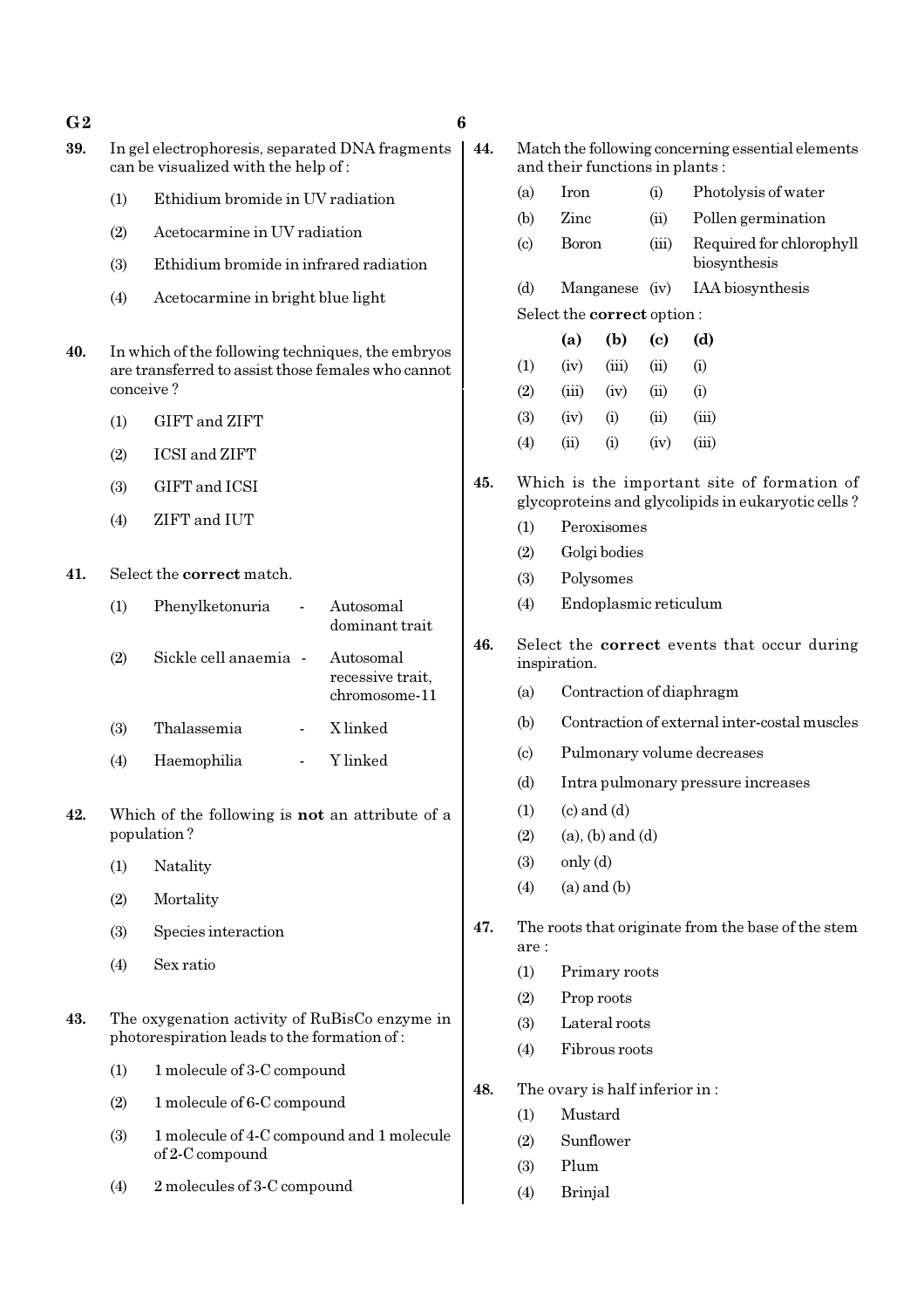49. Match the following columns and select the correct option.

|                             |       | Column - I           |                    |            | Column - II      |
|-----------------------------|-------|----------------------|--------------------|------------|------------------|
| (a)                         |       | <b>Floating Ribs</b> |                    | (i)        | Located between  |
|                             |       |                      |                    |            | second and       |
|                             |       |                      |                    |            | seventh ribs     |
| (b)                         |       | Acromion             |                    | (ii)       | Head of the      |
|                             |       |                      |                    |            | Humerus          |
| $\left( \mathrm{c} \right)$ |       | Scapula              |                    |            | Clavicle         |
| (d)                         |       | Glenoid cavity       |                    |            | Do not connect   |
|                             |       |                      |                    |            | with the sternum |
|                             | (a)   | (b)                  | (c)                | (d)        |                  |
| (1)                         | (i)   | (iii)                | (ii)               | (iv)       |                  |
| (2)                         | (iii) | (ii)                 | (iv)               | (i)        |                  |
| (3)                         | (iv)  | (iii)                | (i)                | $\rm (ii)$ |                  |
| $\left( 4\right)$           | (ii)  | (iv)                 | $\rm \textbf{(i)}$ | (iii)      |                  |
|                             |       |                      |                    |            |                  |

- 50. If the head of cockroach is removed, it may live for few days because :
	- (1) the cockroach does not have nervous system.
	- (2) the head holds a small proportion of a nervous system while the rest is situated along the ventral part of its body.
	- (3) the head holds a  $1/3^{rd}$  of a nervous system while the rest is situated along the dorsal part of its body.
	- (4) the supra-oesophageal ganglia of the cockroach are situated in ventral part of abdomen.
- 51. Identify the incorrect statement.
	- (1) Sapwood is involved in conduction of water and minerals from root to leaf.
	- (2) Sapwood is the innermost secondary xylem and is lighter in colour.
	- (3) Due to deposition of tannins, resins, oils etc., heart wood is dark in colour.
	- (4) Heart wood does not conduct water but gives mechanical support.
- 52. Bt cotton variety that was developed by the introduction of toxin gene of Bacillus thuringiensis (Bt) is resistant to :
	- (1) Fungal diseases
	- (2) Plant nematodes
	- (3) Insect predators
	- (4) Insect pests
- 53. The number of substrate level phosphorylations in one turn of citric acid cycle is :
	- (1) One
	- (2) Two
	- (3) Three
	- (4) Zero
- 54. Identify the wrong statement with regard to Restriction Enzymes.
	- (1) They cut the strand of DNA at palindromic sites.
	- (2) They are useful in genetic engineering.
	- (3) Sticky ends can be joined by using DNA ligases.
	- (4) Each restriction enzyme functions by inspecting the length of a DNA sequence.
- 55. Flippers of Penguins and Dolphins are examples  $of:$ 
	- (1) Convergent evolution
	- (2) Industrial melanism
	- (3) Natural selection
	- (4) Adaptive radiation
- 56. Identify the wrong statement with reference to transport of oxygen.
	- (1) Partial pressure of  $CO_2$  can interfere with  $O_2$  binding with haemoglobin.
	- (2) Higher  $H^+$  conc. in alveoli favours the formation of oxyhaemoglobin.
	- (3) Low  $pCO_2$  in alveoli favours the formation of oxyhaemoglobin.
	- (4) Binding of oxygen with haemoglobin is mainly related to partial pressure of  $\mathrm{O}_2$ .
- 57. Identify the wrong statement with reference to the gene 'I' that controls ABO blood groups.
	- (1) A person will have only two of the three alleles.
	- (2) When  $I^A$  and  $I^B$  are present together, they express same type of sugar.
	- (3) Allele 'i' does not produce any sugar.
	- (4) The gene (I) has three alleles.
- 58. Identify the basic amino acid from the following.
	- (1) Glutamic Acid
	- (2) Lysine
	- (3) Valine
	- (4) Tyrosine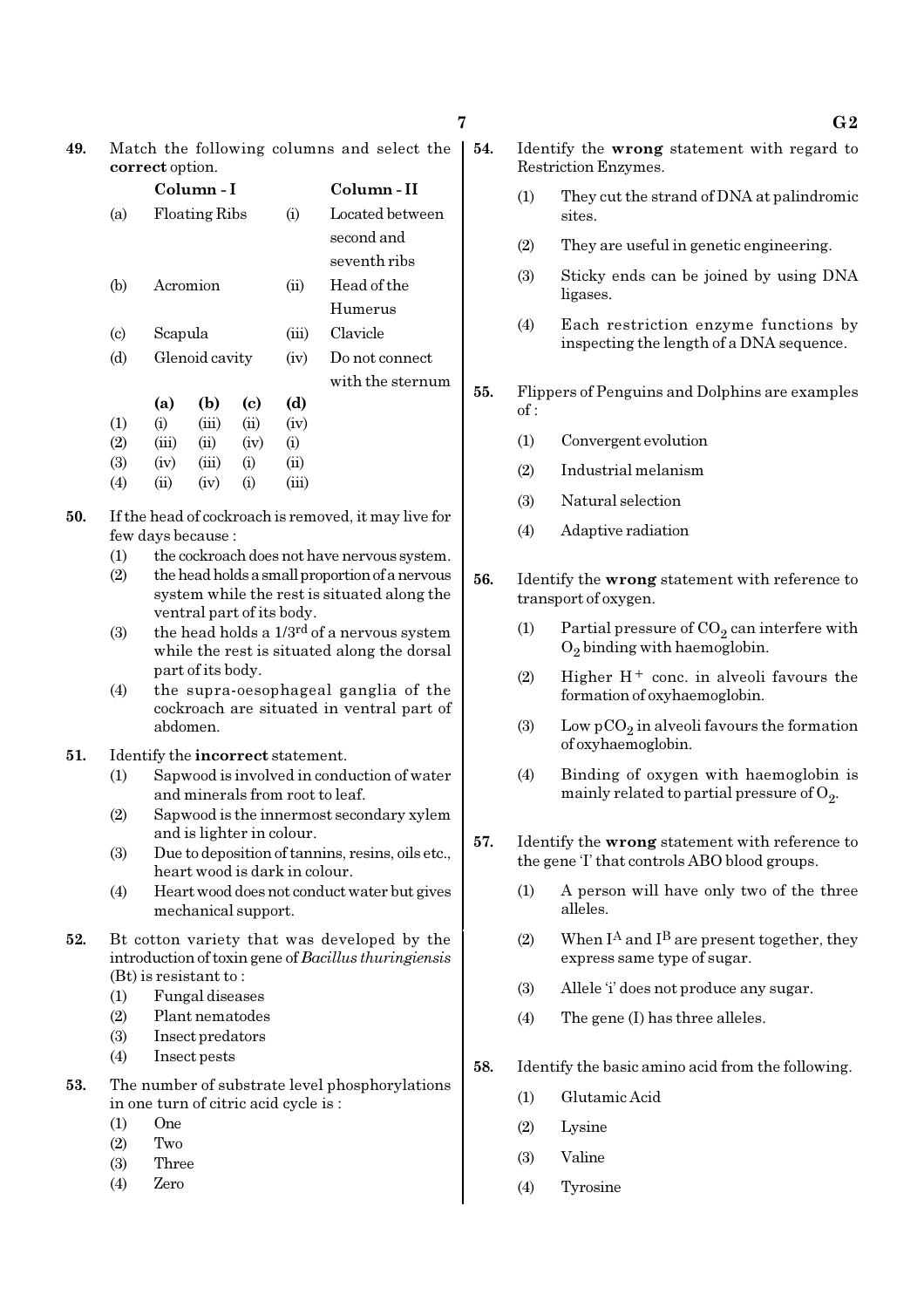| $\bf{G2}$ |                                                                                                                                                            |                                                                     |                   |                            |                                     |          |                                                       | 8 |  |
|-----------|------------------------------------------------------------------------------------------------------------------------------------------------------------|---------------------------------------------------------------------|-------------------|----------------------------|-------------------------------------|----------|-------------------------------------------------------|---|--|
| 59.       | Name the plant growth regulator which upon<br>spraying on sugarcane crop, increases the length<br>of stem, thus increasing the yield of sugarcane<br>crop. |                                                                     |                   |                            |                                     |          |                                                       |   |  |
|           | (1)                                                                                                                                                        |                                                                     | Gibberellin       |                            |                                     |          |                                                       |   |  |
|           | (2)                                                                                                                                                        | Ethylene                                                            |                   |                            |                                     |          |                                                       |   |  |
|           | (3)                                                                                                                                                        |                                                                     | Abscisic acid     |                            |                                     |          |                                                       |   |  |
|           | (4)                                                                                                                                                        | Cytokinin                                                           |                   |                            |                                     |          |                                                       |   |  |
|           |                                                                                                                                                            |                                                                     |                   |                            |                                     |          |                                                       |   |  |
| 60.       |                                                                                                                                                            |                                                                     |                   |                            |                                     |          | Match the organism with its use in biotechnology.     |   |  |
|           | (a)                                                                                                                                                        | <b>Bacillus</b>                                                     |                   |                            | (i)                                 |          | Cloning vector                                        |   |  |
|           |                                                                                                                                                            |                                                                     | thuringiensis     |                            |                                     |          |                                                       |   |  |
|           | (b)                                                                                                                                                        | <i>Thermus</i>                                                      |                   |                            | (ii)                                |          | Construction of                                       |   |  |
|           |                                                                                                                                                            | aquaticus                                                           |                   |                            |                                     | molecule | first rDNA                                            |   |  |
|           | $\left( \mathrm{c}\right)$                                                                                                                                 |                                                                     | Agrobacterium     |                            | (iii)                               |          | DNA polymerase                                        |   |  |
|           |                                                                                                                                                            |                                                                     | tumefaciens       |                            |                                     |          |                                                       |   |  |
|           | (d)                                                                                                                                                        |                                                                     | Salmonella        |                            | (iv)                                |          | Cry proteins                                          |   |  |
|           |                                                                                                                                                            |                                                                     |                   |                            |                                     |          |                                                       |   |  |
|           |                                                                                                                                                            | typhimurium<br>Select the <b>correct</b> option from the following: |                   |                            |                                     |          |                                                       |   |  |
|           |                                                                                                                                                            | (a)                                                                 | (b)               | $\left( \mathrm{e}\right)$ | (d)                                 |          |                                                       |   |  |
|           | (1)                                                                                                                                                        | (iv)                                                                | (iii)             | (i)                        | (ii)                                |          |                                                       |   |  |
|           | (2)                                                                                                                                                        | (iii)                                                               | (ii)              | (iv)                       | (i)                                 |          |                                                       |   |  |
|           | (3)                                                                                                                                                        | (iii)                                                               | (iv)              | (i)                        | (ii)                                |          |                                                       |   |  |
|           | (4)                                                                                                                                                        | (ii)                                                                | (iv)              | (iii)                      | (i)                                 |          |                                                       |   |  |
|           |                                                                                                                                                            |                                                                     |                   |                            |                                     |          |                                                       |   |  |
| 61.       |                                                                                                                                                            |                                                                     |                   |                            |                                     |          | Which of the following statements is <b>correct</b> ? |   |  |
|           | (1)                                                                                                                                                        | H-bond.                                                             |                   |                            |                                     |          | Adenine pairs with thymine through one                |   |  |
|           | (2)                                                                                                                                                        | Adenine pairs with thymine through three<br>H-bonds.                |                   |                            |                                     |          |                                                       |   |  |
|           | (3)                                                                                                                                                        |                                                                     |                   |                            | Adenine does not pair with thymine. |          |                                                       |   |  |
|           | (4)                                                                                                                                                        | H-bonds.                                                            |                   |                            |                                     |          | Adenine pairs with thymine through two                |   |  |
| 62.       |                                                                                                                                                            | correct option.                                                     |                   |                            |                                     |          | Match the following columns and select the            |   |  |
|           |                                                                                                                                                            |                                                                     | Column - I        |                            |                                     |          | Column - II                                           |   |  |
|           | (a)                                                                                                                                                        | pest                                                                |                   |                            | Gregarious, polyphagous (i)         |          | Asterias                                              |   |  |
|           | (b)                                                                                                                                                        |                                                                     | Adult with radial | symmetry and larva         | with bilateral symmetry             | (ii)     | Scorpion                                              |   |  |
|           | $\left( \circ \right)$                                                                                                                                     |                                                                     | Book lungs        |                            |                                     | (iii)    | Ctenoplana                                            |   |  |
|           | (d)                                                                                                                                                        |                                                                     | Bioluminescence   |                            |                                     | (iv)     | Locusta                                               |   |  |
|           |                                                                                                                                                            | (a)                                                                 | (b)               | (c)                        | (d)                                 |          |                                                       |   |  |
|           | (1)                                                                                                                                                        | (iv)                                                                | (i)               | (ii)                       | (iii)                               |          |                                                       |   |  |
|           | (2)                                                                                                                                                        | (iii)                                                               | (ii)              | (i)                        | (iv)                                |          |                                                       |   |  |
|           | (3)                                                                                                                                                        | (ii)                                                                | (i)               | (iii)                      | (iv)                                |          |                                                       |   |  |
|           | (4)                                                                                                                                                        | (i)                                                                 | (iii)             | (ii)                       | (iv)                                |          |                                                       |   |  |

| 63. | Which of the following would help in prevention of |
|-----|----------------------------------------------------|
|     | diuresis?                                          |

- (1) Reabsorption of Na<sup>+</sup> and water from renal tubules due to aldosterone
- (2) Atrial natriuretic factor causes vasoconstriction
- (3) Decrease in secretion of renin by JG cells
- (4) More water reabsorption due to undersecretion of ADH

#### 64. Choose the correct pair from the following :

| (1) | Polymerases -    | Break the DNA into<br>fragments               |
|-----|------------------|-----------------------------------------------|
| (2) | <b>Nucleases</b> | Separate the two strands<br>of DNA            |
| (3) | Exonucleases -   | Make cuts at specific<br>positions within DNA |
| (4) | Ligases          | Join the two DNA<br>molecules                 |

- 65. Identify the correct statement with reference to human digestive system.
	- (1) Serosa is the innermost layer of the alimentary canal.
	- (2) Ileum is a highly coiled part.
	- (3) Vermiform appendix arises from duodenum.
	- (4) Ileum opens into small intestine.
- 66. Embryological support for evolution was disapproved by :
	- (1) Alfred Wallace
	- (2) Charles Darwin
	- (3) Oparin
	- (4) Karl Ernst von Baer
- 67. Which of the following hormone levels will cause release of ovum (ovulation) from the graffian follicle ?
	- (1) High concentration of Progesterone
	- (2) Low concentration of LH
	- (3) Low concentration of FSH
	- (4) High concentration of Estrogen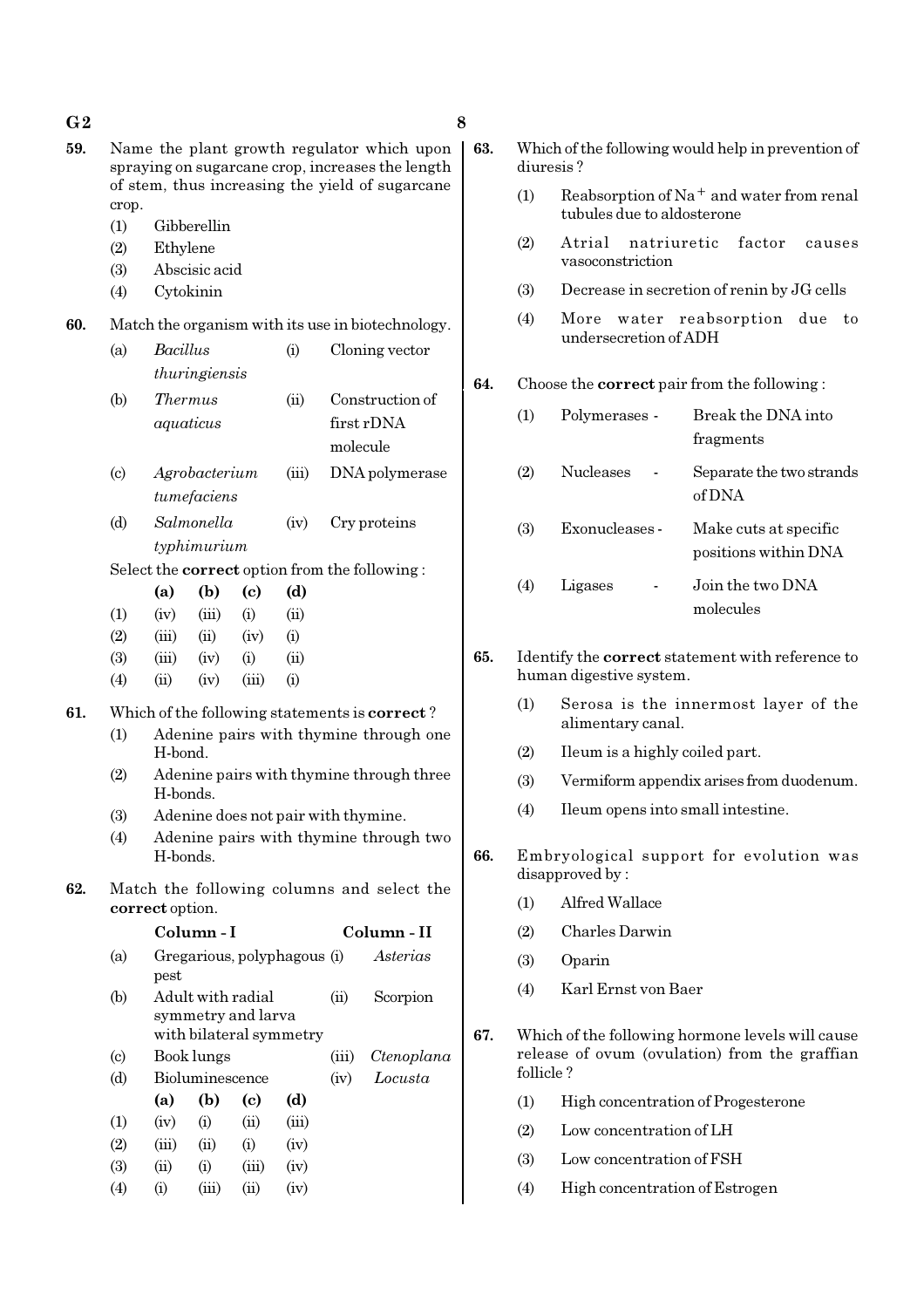| 68. | The specific palindromic sequence which is |  |
|-----|--------------------------------------------|--|
|     | recognized by EcoRI is:                    |  |

- (1) 5' GGAACC 3' 3' - CCTTGG - 5'
- (2) 5' CTTAAG 3'
- 3' GAATTC 5'
- (3) 5' GGATCC 3'
	- 3' CCTAGG 5'
- (4) 5' GAATTC 3' 3' - CTTAAG - 5'

69. The first phase of translation is :

- (1) Recognition of DNA molecule
- (2) Aminoacylation of tRNA
- (3) Recognition of an anti-codon
- (4) Binding of mRNA to ribosome
- 70. Floridean starch has structure similar to :
	- (1) Amylopectin and glycogen
	- (2) Mannitol and algin
	- (3) Laminarin and cellulose
	- (4) Starch and cellulose
- 71. Strobili or cones are found in :
	- (1) Pteris
	- (2) Marchantia
	- (3) Equisetum
	- (4) Salvinia
- 72. How many true breeding pea plant varieties did Mendel select as pairs, which were similar except in one character with contrasting traits ?
	- $(1)$  2
	- (2) 14
	- $(3)$  8
	- $(4)$  4
- 73. Snow-blindness in Antarctic region is due to :
	- (1) Inflammation of cornea due to high dose of UV-B radiation
	- (2) High reflection of light from snow
	- (3) Damage to retina caused by infra-red rays
	- (4) Freezing of fluids in the eye by low temperature

| 9 |     |     |                                                       |                                                 |               | G2                                                   |  |  |  |  |
|---|-----|-----|-------------------------------------------------------|-------------------------------------------------|---------------|------------------------------------------------------|--|--|--|--|
|   |     |     |                                                       |                                                 |               |                                                      |  |  |  |  |
|   | 74. |     |                                                       | The enzyme enterokinase helps in conversion of: |               |                                                      |  |  |  |  |
|   |     | (1) |                                                       | trypsinogen into trypsin                        |               |                                                      |  |  |  |  |
|   |     | (2) |                                                       | caseinogen into casein                          |               |                                                      |  |  |  |  |
|   |     | (3) |                                                       | pepsinogen into pepsin                          |               |                                                      |  |  |  |  |
|   |     | (4) |                                                       |                                                 |               | protein into polypeptides                            |  |  |  |  |
|   | 75. |     |                                                       |                                                 |               | Match the following with respect to meiosis:         |  |  |  |  |
|   |     | (a) | Zygotene                                              |                                                 | (i)           | Terminalization                                      |  |  |  |  |
|   |     | (b) |                                                       | Pachytene                                       |               | (ii) Chiasmata                                       |  |  |  |  |
|   |     | (c) | Diplotene                                             |                                                 |               | (iii) Crossing over                                  |  |  |  |  |
|   |     | (d) |                                                       | Diakinesis                                      | (iv)          | Synapsis                                             |  |  |  |  |
|   |     |     |                                                       |                                                 |               | Select the <b>correct</b> option from the following: |  |  |  |  |
|   |     |     | (a)                                                   | (b)                                             | (c)           | (d)                                                  |  |  |  |  |
|   |     | (1) | (iv)                                                  | (iii)                                           | (ii)          | (i)                                                  |  |  |  |  |
|   |     | (2) | (i)                                                   |                                                 | $(ii)$ $(iv)$ | (iii)                                                |  |  |  |  |
|   |     | (3) |                                                       | $(ii)$ $(iv)$ $(iii)$                           |               | (i)                                                  |  |  |  |  |
|   |     | (4) | (iii)                                                 | (iv)                                            | (i)           | (ii)                                                 |  |  |  |  |
|   | 76. |     | Which of the following statements about inclusion     |                                                 |               |                                                      |  |  |  |  |
|   |     |     |                                                       | bodies is <b>incorrect</b> ?                    |               |                                                      |  |  |  |  |
|   |     | (1) | These are involved in ingestion of food<br>particles. |                                                 |               |                                                      |  |  |  |  |
|   |     | (2) |                                                       |                                                 |               | They lie free in the cytoplasm.                      |  |  |  |  |
|   |     | (3) |                                                       | cytoplasm.                                      |               | These represent reserve material in                  |  |  |  |  |

- (4) They are not bound by any membrane.
- 77. Match the following columns and select the correct option.

|                             |       | Column - I  |            |       | Column - II                                       |
|-----------------------------|-------|-------------|------------|-------|---------------------------------------------------|
| (a)                         |       | Eosinophils |            |       | Immune response                                   |
| (b)                         |       | Basophils   |            |       | Phagocytosis                                      |
| $\left( \mathrm{c} \right)$ |       | Neutrophils |            |       | Release<br>histaminase,<br>destructive<br>enzymes |
| (d)                         |       | Lymphocytes |            |       | Release granules<br>containing<br>histamine       |
|                             | (a)   | (b)         | (c)        | (d)   |                                                   |
| (1)                         | (iv)  | (i)         | (ii)       | (iii) |                                                   |
| (2)                         | (i)   | (ii)        | (iv)       | (iii) |                                                   |
| (3)                         | (ii)  | (i)         | (iii)      | (iv)  |                                                   |
| $\left( 4\right)$           | (iii) | (iv)        | $\rm (ii)$ | (i)   |                                                   |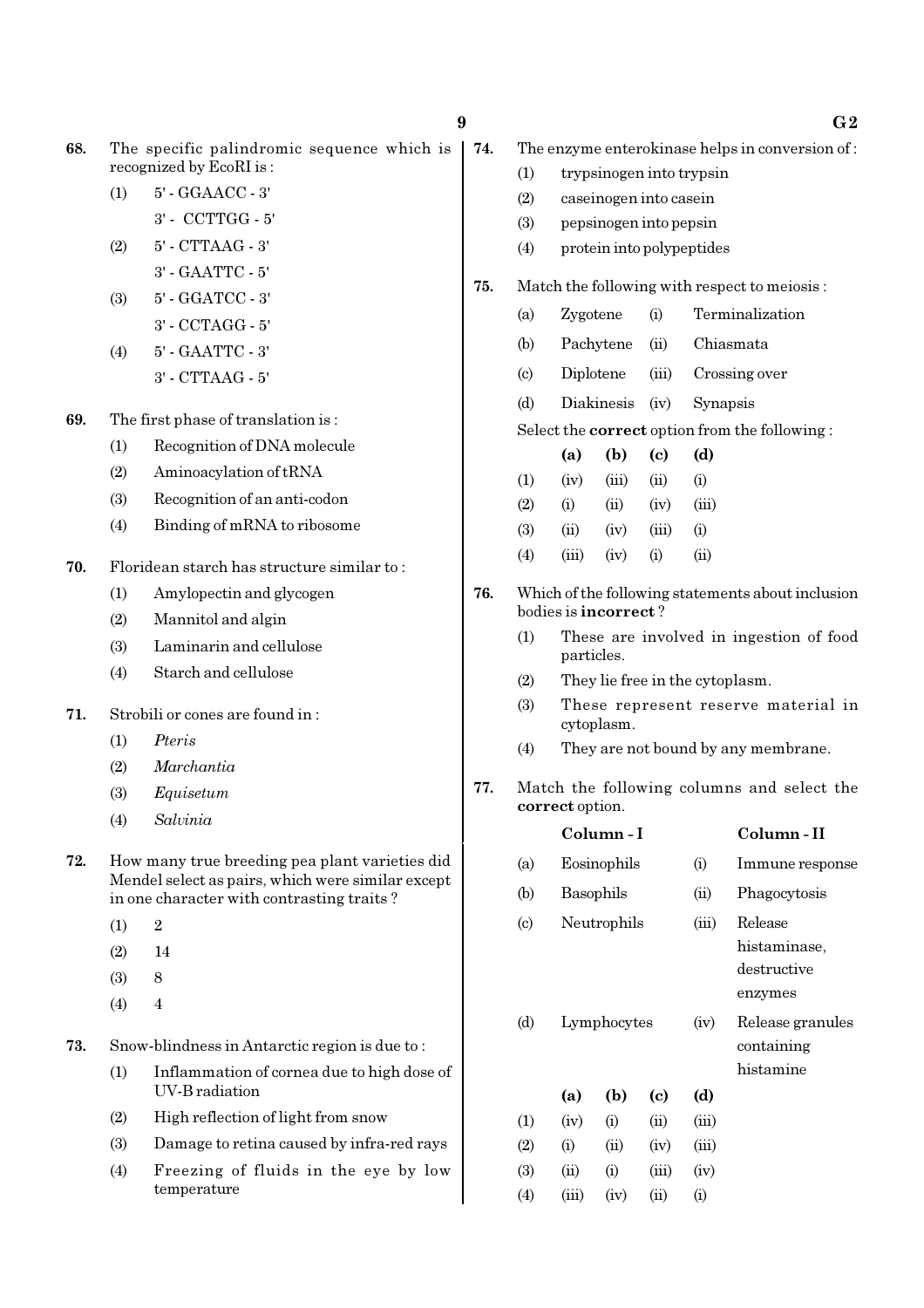| 78. | The transverse section of a plant shows following<br>anatomical features: |                                                                                             |                |                              |                            | 82.                                                 |          | diversity is about:                        |                                    |                   |                            | According to Robert May, the global species |                                            |
|-----|---------------------------------------------------------------------------|---------------------------------------------------------------------------------------------|----------------|------------------------------|----------------------------|-----------------------------------------------------|----------|--------------------------------------------|------------------------------------|-------------------|----------------------------|---------------------------------------------|--------------------------------------------|
|     | (a)                                                                       |                                                                                             |                |                              |                            | Large number of scattered vascular bundles          |          | (1)                                        |                                    | 20 million        |                            |                                             |                                            |
|     |                                                                           |                                                                                             |                | surrounded by bundle sheath. |                            |                                                     |          | (2)                                        |                                    | 50 million        |                            |                                             |                                            |
|     | (b)                                                                       | Large conspicuous parenchymatous ground<br>tissue.<br>Vascular bundles conjoint and closed. |                |                              |                            |                                                     |          | (3)                                        | 7 million                          |                   |                            |                                             |                                            |
|     | $\left( \circ \right)$                                                    |                                                                                             |                |                              |                            |                                                     |          | (4)                                        |                                    | 1.5 million       |                            |                                             |                                            |
|     | (d)                                                                       | Phloem parenchyma absent.                                                                   |                |                              |                            |                                                     |          |                                            |                                    |                   |                            |                                             |                                            |
|     |                                                                           |                                                                                             |                |                              |                            | Identify the category of plant and its part:        | 83.      |                                            |                                    |                   |                            |                                             | Match the following columns and select the |
|     | (1)                                                                       | Monocotyledonous root                                                                       |                |                              |                            |                                                     |          |                                            | correct option.                    |                   |                            |                                             |                                            |
|     | (2)                                                                       | Dicotyledonous stem                                                                         |                |                              |                            |                                                     |          |                                            | Column-I                           |                   |                            | Column-II                                   |                                            |
|     | (3)                                                                       |                                                                                             |                | Dicotyledonous root          |                            |                                                     |          | (a)                                        |                                    | $6 - 15$ pairs of |                            | (i)                                         | Trygon                                     |
|     | (4)                                                                       |                                                                                             |                | Monocotyledonous stem        |                            |                                                     |          |                                            | gill slits                         |                   |                            |                                             |                                            |
| 79. |                                                                           | Match the following columns and select the<br>correct option.                               |                |                              |                            |                                                     | (b)      |                                            | Heterocercal<br>(ii)<br>caudal fin |                   |                            | Cyclostomes                                 |                                            |
|     |                                                                           | Column-I<br>Pituitary gland<br>(a)<br>(i)<br>Thyroid gland<br>(b)<br>(ii)                   |                | Column-II                    |                            |                                                     |          | Air Bladder                                |                                    |                   | Chondrichthyes             |                                             |                                            |
|     |                                                                           |                                                                                             |                | Grave's disease              | $\left( \mathrm{c}\right)$ |                                                     |          |                                            | (iii)                              |                   |                            |                                             |                                            |
|     |                                                                           |                                                                                             |                |                              | Diabetes mellitus          | (d)                                                 |          | Poison sting                               |                                    | (iv)              | Osteichthyes               |                                             |                                            |
|     | $\left( \text{c} \right)$                                                 |                                                                                             | Adrenal gland  |                              | (iii)                      | Diabetes insipidus                                  |          |                                            | (a)                                | (b)               | $\left( \mathrm{c}\right)$ | (d)                                         |                                            |
|     | (d)                                                                       | Pancreas                                                                                    |                |                              | (iv)                       | Addison's disease                                   |          | (1)                                        | (iii)                              | (iv)              | (i)                        | (ii)                                        |                                            |
|     |                                                                           | (a)                                                                                         | (b)            | $\left( \mathbf{c} \right)$  | (d)                        |                                                     |          | (2)                                        | (iv)                               | (ii)              | (iii)                      | (i)                                         |                                            |
|     | (1)                                                                       | (iii)                                                                                       | (ii)           | (i)                          | (iv)                       |                                                     |          | (3)                                        | (i)                                | (iv)              | (iii)                      | (ii)                                        |                                            |
|     | (2)                                                                       | (iii)                                                                                       | (i)            | (iv)                         | (ii)                       |                                                     |          | (4)                                        | (ii)                               | (iii)             | (iv)                       | (i)                                         |                                            |
|     | (3)                                                                       | (ii)                                                                                        | (i)            | (iv)                         | (iii)                      |                                                     |          |                                            |                                    |                   |                            |                                             |                                            |
|     | (4)                                                                       | (iv)                                                                                        | (iii)          | (i)                          | (ii)                       |                                                     | 84.      |                                            |                                    |                   |                            |                                             | The process of growth is maximum during:   |
| 80. | Match the following columns and select the                                |                                                                                             |                |                              |                            |                                                     | (1)      |                                            | Lag phase                          |                   |                            |                                             |                                            |
|     |                                                                           | correct option.                                                                             |                |                              |                            |                                                     | (2)      |                                            | Senescence                         |                   |                            |                                             |                                            |
|     |                                                                           | Column-I                                                                                    |                |                              | Column-II                  |                                                     | (3)      |                                            | Dormancy                           |                   |                            |                                             |                                            |
|     | (a)                                                                       | Placenta                                                                                    |                |                              | (i)                        | Androgens                                           |          | (4)                                        |                                    | Log phase         |                            |                                             |                                            |
|     | (b)                                                                       |                                                                                             | Zona pellucida |                              | (ii)                       | Human Chorionic                                     | 85.      | Match the following columns and select the |                                    |                   |                            |                                             |                                            |
|     |                                                                           |                                                                                             | Gonadotropin   |                              | correct option.            |                                                     |          |                                            |                                    |                   |                            |                                             |                                            |
|     |                                                                           |                                                                                             | (hCG)          |                              |                            |                                                     | Column-I |                                            |                                    | Column-II         |                            |                                             |                                            |
|     | $\left( \mathrm{c}\right)$                                                |                                                                                             | Bulbo-urethral |                              | (iii)                      | Layer of the ovum                                   |          | (a)                                        | Bt cotton                          |                   |                            | (i)                                         | Gene therapy                               |
|     |                                                                           | glands                                                                                      |                |                              |                            |                                                     |          | (b)                                        |                                    | Adenosine         |                            | (ii)                                        | Cellular defence                           |
|     | (d)                                                                       | Leydig cells<br>(iv)                                                                        |                | Lubrication of the           |                            |                                                     |          | deaminase                                  |                                    |                   |                            |                                             |                                            |
|     |                                                                           |                                                                                             |                |                              |                            | Penis                                               |          |                                            |                                    | deficiency        |                            |                                             |                                            |
|     |                                                                           | (a)                                                                                         | (b)            | $\left( \mathbf{c} \right)$  | (d)                        |                                                     |          |                                            |                                    |                   |                            |                                             |                                            |
|     | (1)                                                                       | (i)                                                                                         | (iv)           | (ii)                         | (iii)                      |                                                     |          | $\left( \mathrm{c}\right)$                 | <b>RNAi</b>                        |                   |                            | (iii)                                       | Detection of HIV                           |
|     | (2)                                                                       | (iii)                                                                                       | (ii)           | (iv)                         | (i)                        |                                                     |          |                                            |                                    |                   |                            |                                             | infection                                  |
|     | (3)                                                                       | (ii)                                                                                        | (iii)          | (iv)                         | (i)                        |                                                     |          | (d)                                        | PCR                                |                   |                            | (iv)                                        | <b>Bacillus</b>                            |
|     | (4)                                                                       | (iv)                                                                                        | (iii)          | (i)                          | (ii)                       |                                                     |          |                                            |                                    |                   |                            |                                             | thuringiensis                              |
| 81. |                                                                           |                                                                                             |                |                              |                            | In water hyacinth and water lily, pollination takes |          |                                            | (a)                                | (b)               | (c)                        | (d)                                         |                                            |
|     | (1)                                                                       | place by:                                                                                   |                | water currents only          |                            |                                                     |          | (1)                                        | (iii)                              | (ii)              | (i)                        | (iv)                                        |                                            |
|     | (2)                                                                       |                                                                                             | wind and water |                              |                            |                                                     |          | (2)                                        | (ii)                               | (iii)             | (iv)                       | (i)                                         |                                            |
|     | (3)                                                                       |                                                                                             |                | insects and water            |                            |                                                     |          | (3)                                        | (i)                                | (ii)              | (iii)                      | (iv)                                        |                                            |
|     | (4)                                                                       | insects or wind                                                                             |                |                              |                            | (4)                                                 | (iv)     | (i)                                        | (ii)                               | (iii)             |                            |                                             |                                            |
|     |                                                                           |                                                                                             |                |                              |                            |                                                     |          |                                            |                                    |                   |                            |                                             |                                            |

### $G2$  and  $10$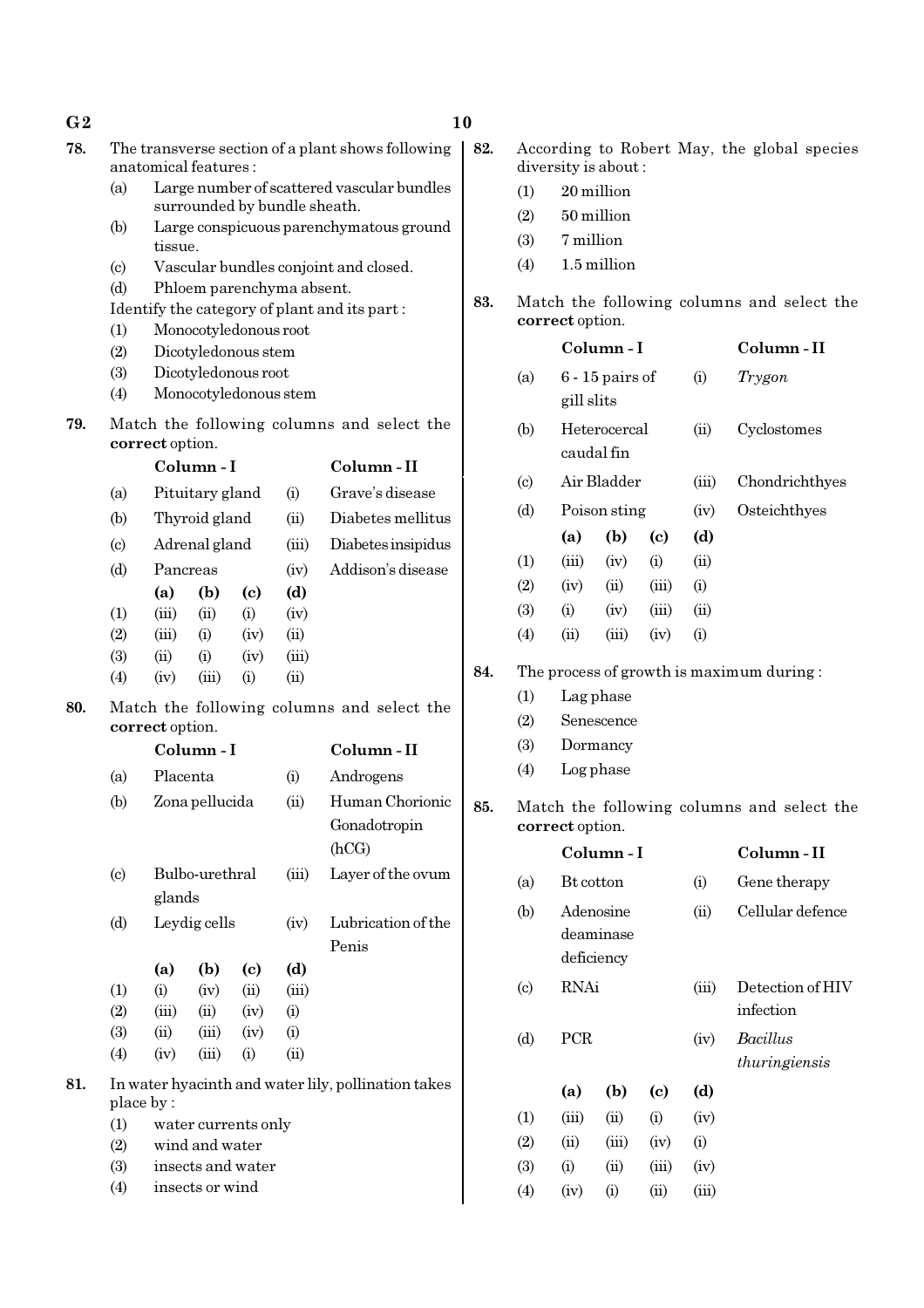| 86. | Match the following columns and select the   90 |  |
|-----|-------------------------------------------------|--|
|     | correct option.                                 |  |

|                           |            | Column - I      |                            |           | Column - II                           |
|---------------------------|------------|-----------------|----------------------------|-----------|---------------------------------------|
| (a)                       |            | Organ of Corti  |                            | $\rm (i)$ | Connects middle<br>ear and pharynx    |
| (b)                       | Cochlea    |                 |                            | (ii)      | Coiled part of the<br>labyrinth       |
| $\left( \text{c} \right)$ |            | Eustachian tube |                            | (iii)     | Attached to the<br>oval window        |
| (d)                       | Stapes     |                 |                            | (iv)      | Located on the<br>basilar<br>membrane |
|                           | (a)        | (b)             | $\left( \mathrm{e}\right)$ | (d)       |                                       |
| $\left(1\right)$          | (iii)      | (i)             | (iv)                       | (ii)      |                                       |
| (2)                       | (iv)       | (ii)            | (i)                        | (iii)     |                                       |
| (3)                       | (i)        | (ii)            | (iv)                       | (iii)     |                                       |
| $\left( 4\right)$         | $\rm (ii)$ | (iii)           | (i)                        | (iv)      |                                       |

87. Which one of the following is the most abundant protein in the animals ?

- (1) Collagen
- (2) Lectin
- (3) Insulin
- (4) Haemoglobin
- 88. Identify the wrong statement with reference to immunity.
	- (1) When ready-made antibodies are directly given, it is called "Passive immunity".
	- (2) Active immunity is quick and gives full response.
	- (3) Foetus receives some antibodies from mother, it is an example for passive immunity.
	- (4) When exposed to antigen (living or dead) antibodies are produced in the host's body. It is called "Active immunity".
- 89. Montreal protocol was signed in 1987 for control  $of:$ 
	- (1) Emission of ozone depleting substances
	- (2) Release of Green House gases
	- (3) Disposal of e-wastes
	- (4) Transport of Genetically modified organisms from one country to another

0. Match the trophic levels with their correct species examples in grassland ecosystem.

- (a) Fourth trophic level (i) Crow
- (b) Second trophic level (ii) Vulture
- (c) First trophic level (iii) Rabbit
- (d) Third trophic level (iv) Grass

Select the correct option :

|     | (a)   | (b)    | (c)   | (d)  |
|-----|-------|--------|-------|------|
| (1) | (iii) | $\sin$ | (i)   | (iv) |
| (2) | (iv)  | (iii)  | (ii)  | (i)  |
| (3) | (i)   | (ii)   | (iii) | (iv) |
| (4) | (ii)  | (iii)  | (iv)  | (i)  |

91. A screw gauge has least count of 0.01 mm and there are 50 divisions in its circular scale.

The pitch of the screw gauge is :

- (1) 0.25 mm
- $(2) 0.5$  mm
- (3) 1.0 mm
- (4) 0.01 mm
- 92. The mean free path for a gas, with molecular diameter d and number density n can be expressed as :

(1) 
$$
\frac{1}{\sqrt{2} \text{ n} \pi d^2}
$$
  
(2) 
$$
\frac{1}{\sqrt{2} \text{ n}^2 \pi d^2}
$$
  
(3) 
$$
\frac{1}{\sqrt{2} \text{ n}^2 \pi^2 d^2}
$$

$$
(4) \qquad \frac{1}{\sqrt{2} \, \text{n} \pi d}
$$

- 93. Light of frequency 1.5 times the threshold frequency is incident on a photosensitive material. What will be the photoelectric current if the frequency is halved and intensity is doubled ?
	- (1) four times
	- (2) one-fourth
	- (3) zero
	- (4) doubled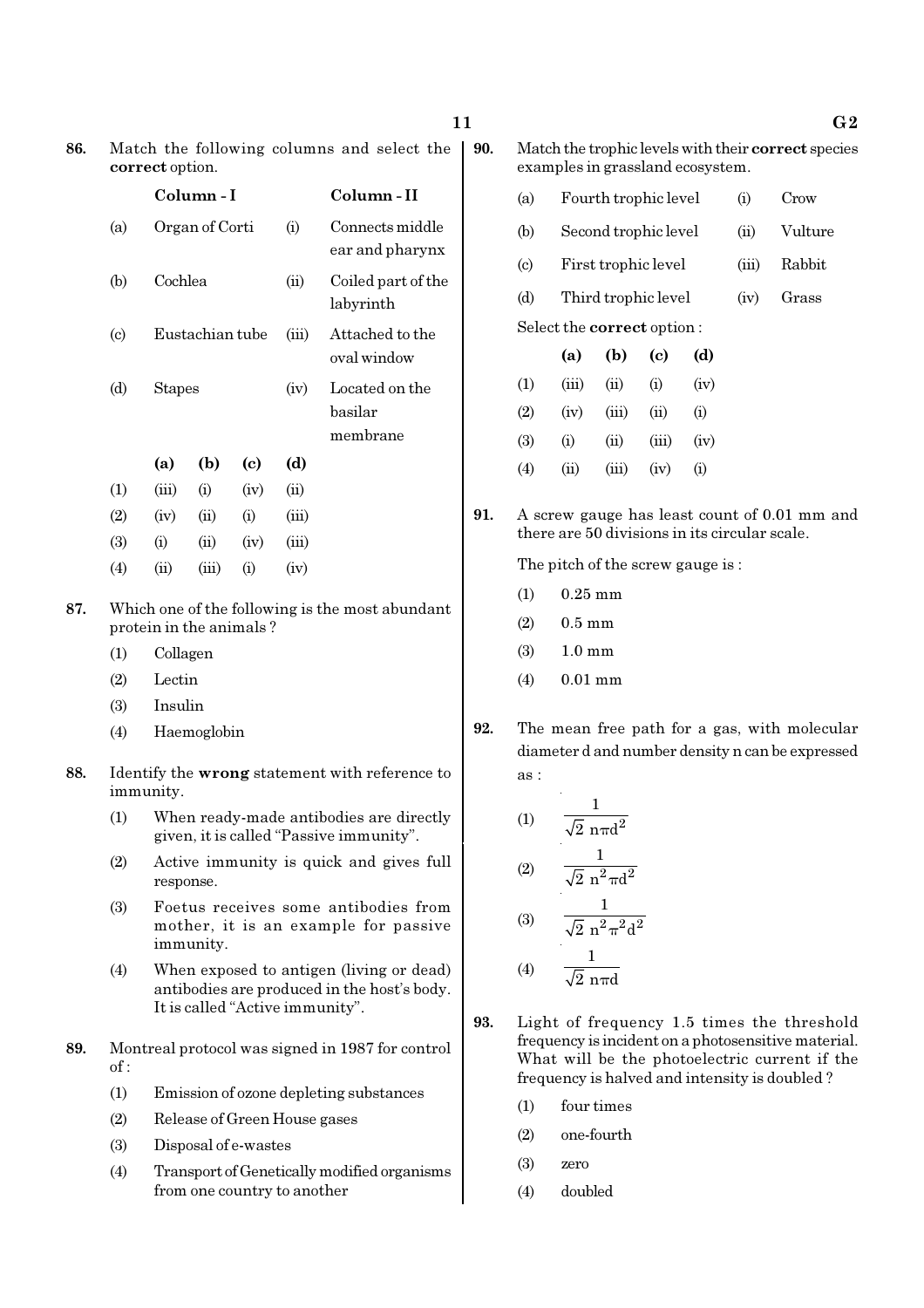#### $G2$  and  $12$

- **94.** In a certain region of space with volume  $0.2 \text{ m}^3$ , the electric potential is found to be 5 V throughout. The magnitude of electric field in this region is :
	- (1) 0.5 N/C
	- (2) 1 N/C
	- (3) 5 N/C
	- (4) zero
- 95. Which of the following graph represents the variation of resistivity (ρ) with temperature (T) for copper ?



96. A wire of length L, area of cross section A is hanging from a fixed support. The length of the wire changes to  $\mathrm{L}_1$  when mass M is suspended from its free end. The expression for Young's modulus is :

(1)  
\n
$$
\frac{Mg(L_1 - L)}{AL}
$$
\n(2)  
\n
$$
\frac{MgL}{AL_1}
$$
\n(3)  
\n
$$
\frac{MgL}{A(L_1 - L)}
$$

$$
(4) \qquad \frac{\text{MgL}_1}{\text{AL}}
$$

- 97. In a guitar, two strings A and B made of same material are slightly out of tune and produce beats of frequency 6 Hz. When tension in B is slightly decreased, the beat frequency increases to 7 Hz. If the frequency of A is 530 Hz, the original frequency of B will be :
	- (1) 524 Hz
	- (2) 536 Hz
	- (3) 537 Hz
	- (4) 523 Hz
- 98. A 40  $\mu$ F capacitor is connected to a 200 V, 50 Hz ac supply. The rms value of the current in the circuit is, nearly :
	- (1) 2.05 A
	- $(2)$  2.5 A
	- (3) 25.1 A
	- (4) 1.7 A
- 99. A ball is thrown vertically downward with a velocity of 20 m/s from the top of a tower. It hits the ground after some time with a velocity of 80 m/s. The height of the tower is :  $(g=10 \text{ m/s}^2)$ 
	- (1) 340 m
	- (2) 320 m
	- (3) 300 m
	- (4) 360 m
- 100. An electron is accelerated from rest through a potential difference of V volt. If the de Broglie wavelength of the electron is  $1.227 \times 10^{-2}$  nm, the potential difference is :
	- $(1)$  10<sup>2</sup> V
	- $(2)$  10<sup>3</sup> V
	- $(3)$  10<sup>4</sup> V
	- $(4)$  10 V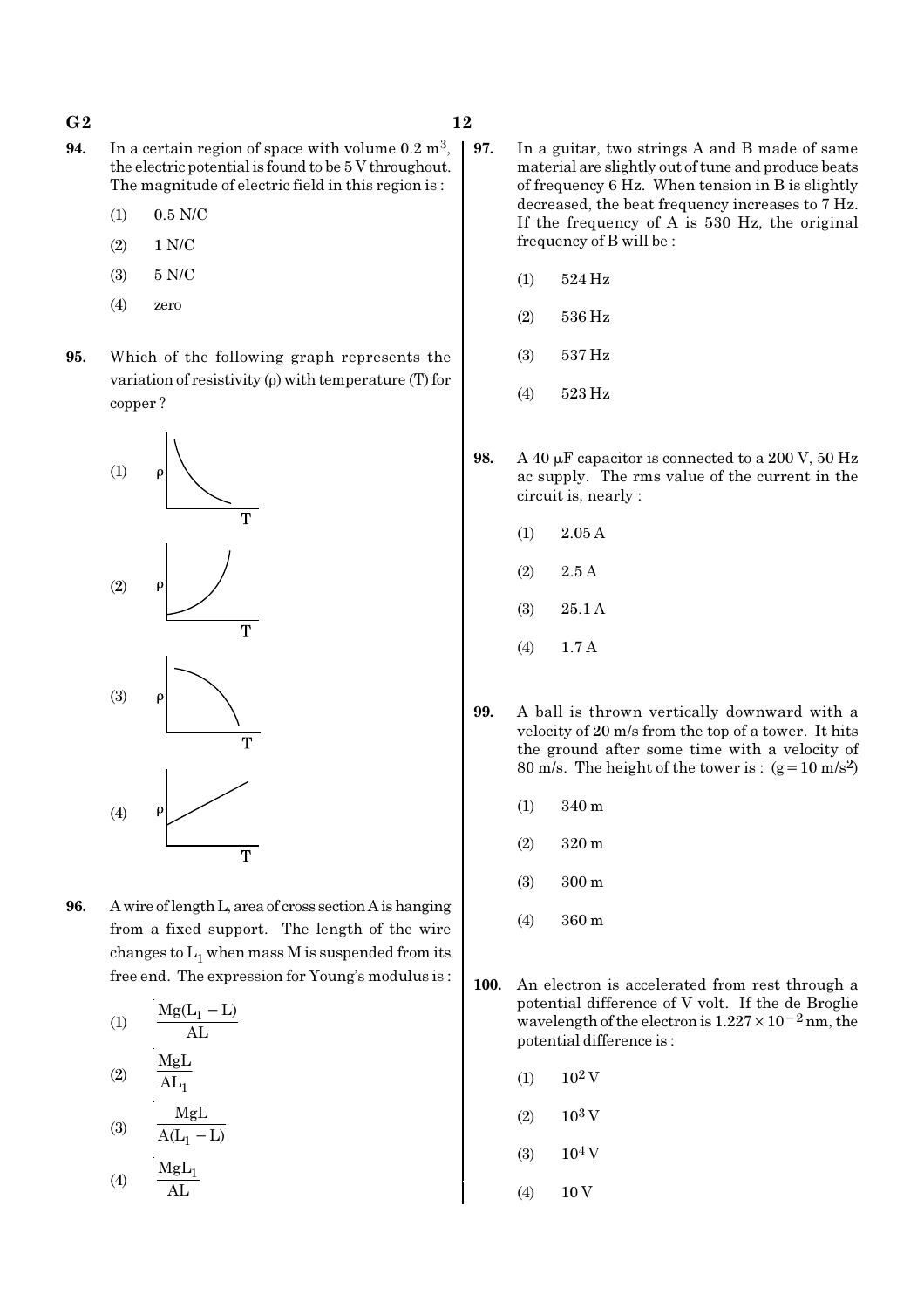101. For the logic circuit shown, the truth table is :



102. A short electric dipole has a dipole moment of  $16 \times 10^{-9}$  C m. The electric potential due to the dipole at a point at a distance of 0.6 m from the centre of the dipole, situated on a line making an angle of  $60^{\circ}$  with the dipole axis is :

$$
\left(\frac{1}{4\pi\epsilon_0} = 9 \times 10^9 \text{ N m}^2/\text{C}^2\right)
$$
  
(1) 200 V  
(2) 400 V  
(3) zero

- $(4)$  50 V
- 103. An iron rod of susceptibility 599 is subjected to a magnetising field of 1200 A m−1. The permeability of the material of the rod is :

 $(\mu_0 = 4\pi \times 10^{-7} \text{ T m A}^{-1})$ 

- (1)  $8.0 \times 10^{-5}$  T m A<sup>-1</sup>
- (2)  $2.4\pi \times 10^{-5}$  T m A<sup>-1</sup>
- (3)  $2.4\pi \times 10^{-7}$  T m A<sup>-1</sup>
- (4)  $2.4\pi \times 10^{-4}$  T m A<sup>-1</sup>
- 104. The increase in the width of the depletion region in a p-n junction diode is due to :
	- (1) reverse bias only
	- (2) both forward bias and reverse bias
	- (3) increase in forward current
	- (4) forward bias only
- 105. A capillary tube of radius r is immersed in water and water rises in it to a height h. The mass of the water in the capillary is 5 g. Another capillary tube of radius 2r is immersed in water. The mass of water that will rise in this tube is :
	- (1)  $5.0 \text{ g}$
	- $(2)$  10.0 g
	- (3) 20.0 g
	- (4)  $2.5 \text{ g}$
- 106. The energy equivalent of 0.5 g of a substance is :
	- (1)  $4.5 \times 10^{13}$  J
	- $(2)$  1.5  $\times$  10<sup>13</sup> J
	- (3)  $0.5 \times 10^{13}$  J
	- (4)  $4.5 \times 10^{16}$  J
- 107. The solids which have the negative temperature coefficient of resistance are :
	- (1) insulators only
	- (2) semiconductors only
	- (3) insulators and semiconductors
	- (4) metals
- 108. A ray is incident at an angle of incidence  $i$  on one surface of a small angle prism (with angle of prism A) and emerges normally from the opposite surface. If the refractive index of the material of the prism is  $\mu$ , then the angle of incidence is nearly equal to :
	- (1)  $2A$  $\mu$  $(2)$   $\mu$ A  $(3)$ 2  $\mu$ (4) A  $2\mu$
- 109. For which one of the following, Bohr model is not valid ?
	- (1) Singly ionised helium atom  $(He<sup>+</sup>)$
	- (2) Deuteron atom
	- (3) Singly ionised neon atom  $(Ne^+)$
	- (4) Hydrogen atom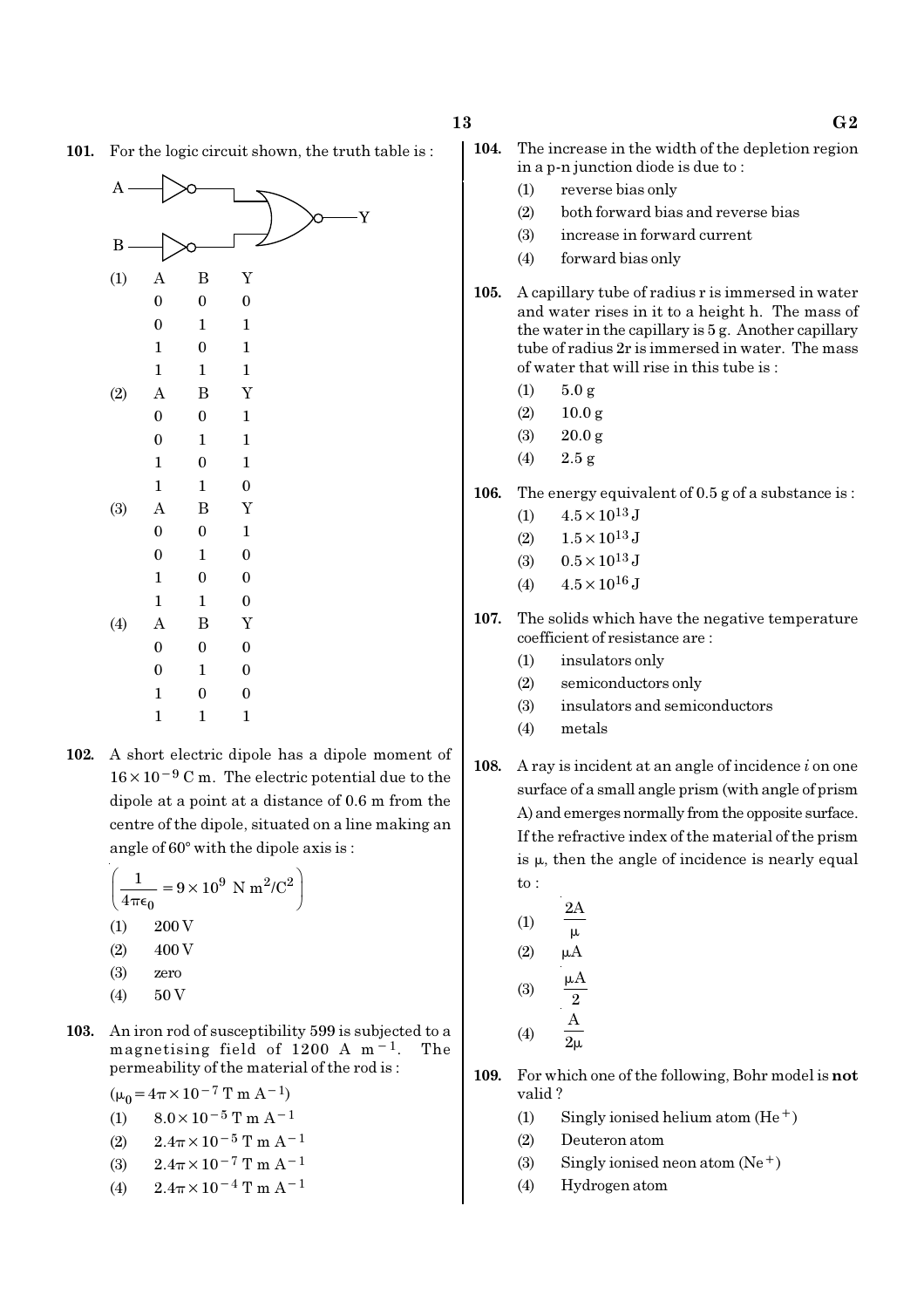- 110. Assume that light of wavelength 600 nm is coming from a star. The limit of resolution of telescope whose objective has a diameter of 2 m is :
	- (1)  $1.83 \times 10^{-7}$  rad
	- (2)  $7.32 \times 10^{-7}$  rad
	- (3) 6.00 $\times$ 10<sup>-7</sup> rad
	- (4)  $3.66 \times 10^{-7}$  rad
- 111. A body weighs 72 N on the surface of the earth. What is the gravitational force on it, at a height equal to half the radius of the earth ?
	- (1) 32 N
	- (2) 30 N
	- (3) 24 N
	- (4) 48 N
- 112. A charged particle having drift velocity of 7.5×10−4 m s−1 in an electric field of  $3\times10^{-10}$  Vm<sup>-1</sup>, has a mobility in m<sup>2</sup> V<sup>-1</sup> s<sup>-1</sup> of :
	- (1)  $2.5 \times 10^6$
	- $(2)$  2.5×10<sup>-6</sup>
	- (3) 2.25×10−<sup>15</sup>
	- $(4)$  2.25  $\times$  10<sup>15</sup>
- 113. For transistor action, which of the following statements is correct ?
	- (1) Base, emitter and collector regions should have same size.
	- (2) Both emitter junction as well as the collector junction are forward biased.
	- (3) The base region must be very thin and lightly doped.
	- (4) Base, emitter and collector regions should have same doping concentrations.
- 114. The capacitance of a parallel plate capacitor with air as medium is  $6 \mu$ F. With the introduction of a dielectric medium, the capacitance becomes  $30 \mu$ F. The permittivity of the medium is :

 $(\epsilon_0 = 8.85 \times 10^{-12} \text{ C}^2 \text{ N}^{-1} \text{ m}^{-2})$ 

- (1)  $1.77 \times 10^{-12}$  C<sup>2</sup> N<sup>-1</sup> m<sup>-2</sup>
- (2)  $0.44 \times 10^{-10}$  C<sup>2</sup> N<sup>-1</sup> m<sup>-2</sup>
- (3)  $5.00 \text{ C}^2 \text{ N}^{-1} \text{ m}^{-2}$
- (4)  $0.44 \times 10^{-13}$  C<sup>2</sup> N<sup>-1</sup> m<sup>-2</sup>
- 115. Taking into account of the significant figures, what is the value of 9.99 m−0.0099 m ?
	- $(1)$  9.98 m
	- $(2)$  9.980 m
	- (3) 9.9 m
	- (4) 9.9801 m
- 116. Two bodies of mass 4 kg and 6 kg are tied to the ends of a massless string. The string passes over a pulley which is frictionless (see figure). The acceleration of the system in terms of acceleration due to gravity (g) is :



117. A cylinder contains hydrogen gas at pressure of  $249$  kPa and temperature  $27^{\circ}$ C.

Its density is :  $(R=8.3 \text{ J mol}^{-1}\text{ K}^{-1})$ 

- (1)  $0.2 \text{ kg/m}^3$
- $(2)$  0.1 kg/m<sup>3</sup>
- (3)  $0.02 \text{ kg/m}^3$
- (4)  $0.5 \text{ kg/m}^3$
- 118. The ratio of contributions made by the electric field and magnetic field components to the intensity of an electromagnetic wave is : (c=speed of electromagnetic waves)
	- $(1) \quad 1 : 1$
	- $(2) \t1 : c$
	- (3)  $1 : c^2$
	- $(4)$  c : 1
- 119. A long solenoid of 50 cm length having 100 turns carries a current of 2.5 A. The magnetic field at the centre of the solenoid is :

 $(\mu_0 = 4\pi \times 10^{-7} \text{ T m A}^{-1})$ (1)  $3.14 \times 10^{-4}$  T  $(2)$  6.28 × 10<sup>-5</sup> T (3)  $3.14 \times 10^{-5}$  T (4) 6.28 $\times$ 10<sup>-4</sup> T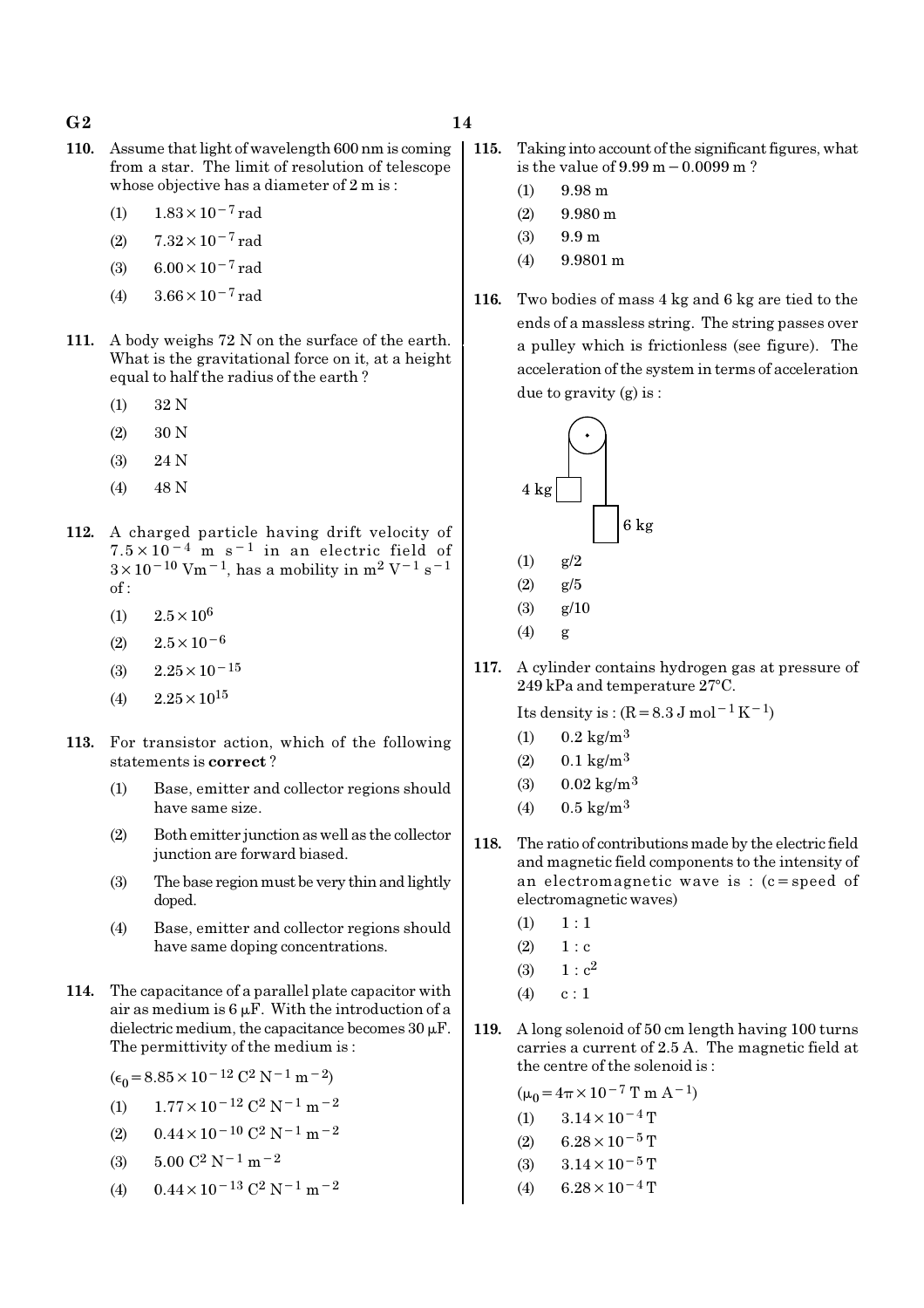- 120. In Young's double slit experiment, if the separation between coherent sources is halved and the distance of the screen from the coherent sources is doubled, then the fringe width becomes :
	- (1) half
	- (2) four times
	- (3) one-fourth
	- (4) double
- 121. A resistance wire connected in the left gap of a metre bridge balances a 10  $\Omega$  resistance in the right gap at a point which divides the bridge wire in the ratio 3 : 2. If the length of the resistance wire is 1.5 m, then the length of 1  $\Omega$  of the resistance wire is :
	- $(1)$  1.0×10<sup>-1</sup> m
	- $(2)$  1.5×10<sup>-1</sup> m
	- (3)  $1.5 \times 10^{-2}$  m
	- (4)  $1.0 \times 10^{-2}$  m
- 122. The energy required to break one bond in DNA is  $10^{-20}$  J. This value in eV is nearly :
	- $(1)$  0.6
	- $(2)$  0.06
	- (3) 0.006
	- (4) 6
- 123. When a uranium isotope  $\frac{235}{92}U$  is bombarded with a neutron, it generates  $^{89}_{36}\text{Kr}$  , three neutrons and :
	- (1)  $\frac{91}{40}Zr$
	- $(2)$  $^{01}_{36}\rm{Kr}$
	- (3)  $\frac{103}{36}$ Kr
	- (4)  $144 \over 56$  Ba
- 124. Two cylinders A and B of equal capacity are connected to each other via a stop cock. A contains an ideal gas at standard temperature and pressure. B is completely evacuated. The entire system is thermally insulated. The stop cock is suddenly opened. The process is :
	- (1) adiabatic
	- (2) isochoric
	- (3) isobaric
	- (4) isothermal
- 125. Light with an average flux of  $20$  W/cm<sup>2</sup> falls on a non-reflecting surface at normal incidence having surface area 20 cm<sup>2</sup>. The energy received by the surface during time span of 1 minute is :
	- (1)  $12 \times 10^3$  J
	- (2)  $24 \times 10^3$  J
	- $(3)$  48  $\times$  10<sup>3</sup> J
	- (4)  $10 \times 10^3$  J
- 126. The quantities of heat required to raise the temperature of two solid copper spheres of radii  $r_1$  and  $r_2$  ( $r_1$ =1.5  $r_2$ ) through 1 K are in the ratio :
	- $(1)$ 4 (2)  $\frac{3}{2}$ (3) 5 3 (4) 27 8
- 127. The average thermal energy for a mono-atomic gas is : ( $k_B$  is Boltzmann constant and T, absolute temperature)
	- (1)  $\frac{3}{8}$  k<sub>B</sub>  $\frac{3}{2}$  k<sub>B</sub>T  $(2)$   $\frac{3}{8}$  k<sub>B</sub>  $\frac{5}{2}$  k<sub>B</sub>T (3)  $\frac{\cdot}{2}$  k<sub>B</sub>  $\frac{7}{2}$  k<sub>B</sub>T (4)  $\frac{1}{2}$  k<sub>B</sub>  $\frac{1}{2} k_B T$
- 128. A series LCR circuit is connected to an ac voltage source. When L is removed from the circuit, the phase difference between current and voltage  $is \frac{1}{3}$ π . If instead C is removed from the circuit, the phase difference is again  $\frac{\pi}{3}$ π between current and voltage. The power factor of the circuit is :
	- $(1)$  0.5
	- $(2)$  1.0
	- $(3)$  −1.0
	- (4) zero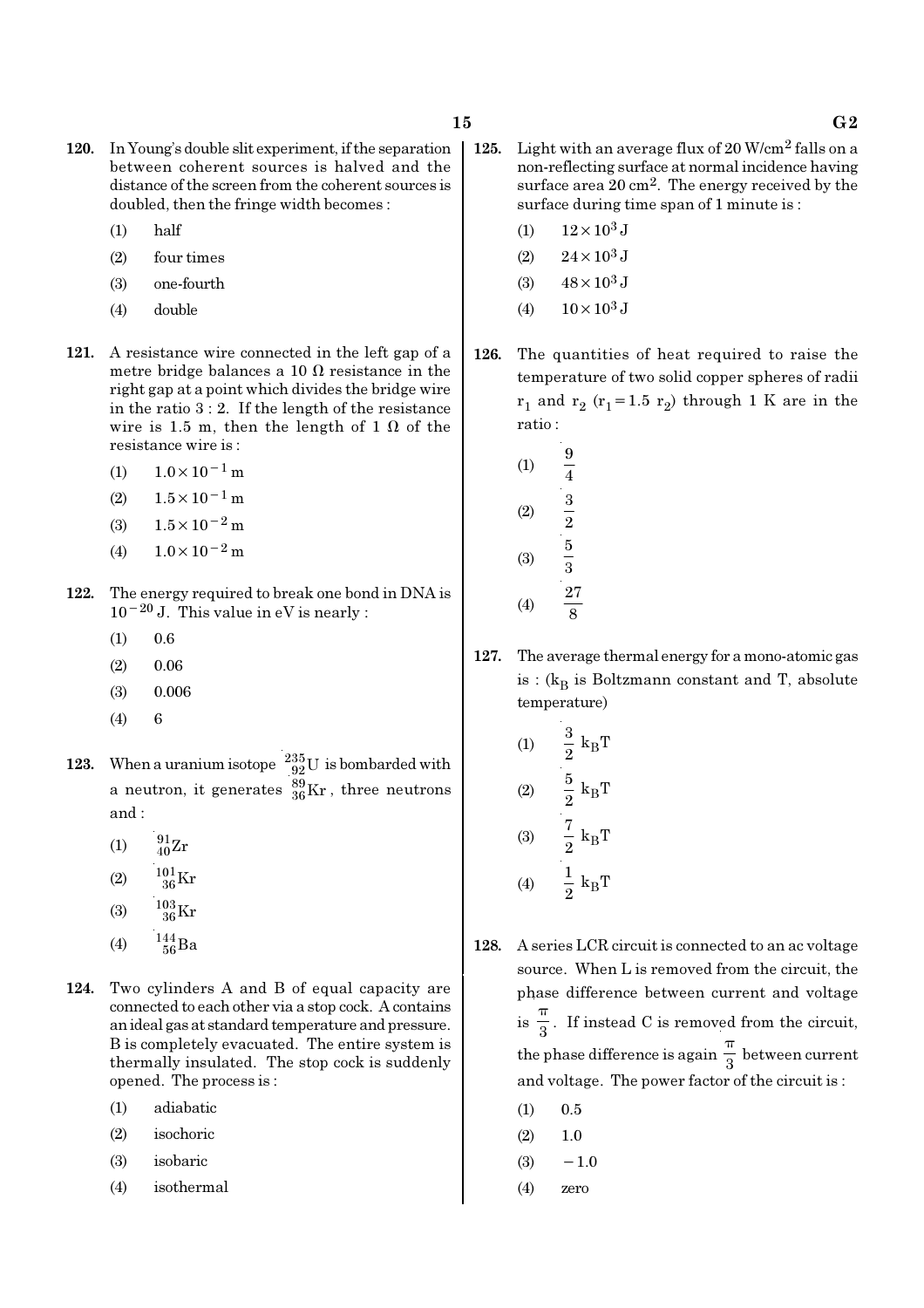129. Two particles of mass 5 kg and 10 kg respectively are attached to the two ends of a rigid rod of length 1 m with negligible mass.

> The centre of mass of the system from the 5 kg particle is nearly at a distance of :

- (1) 50 cm
- (2) 67 cm
- (3) 80 cm
- (4) 33 cm
- 130. The phase difference between displacement and acceleration of a particle in a simple harmonic motion is :
	- (1)  $\frac{3\pi}{2}$  rad π
	- (2)  $\frac{\pi}{2}$  rad π
	- (3) zero
	- (4)  $\pi$  rad
- 131. The Brewsters angle  $i_b$  for an interface should be :
	- (1)  $30^{\circ} < i_b < 45^{\circ}$
	- (2)  $45^{\circ} < i_b < 90^{\circ}$ (3)  $i_b = 90^\circ$
	- (4)  $0^{\circ} < i_b < 30^{\circ}$
- 132. Dimensions of stress are :
	- (1)  $[ML^2T^{-2}]$
	- (2)  $[ML^0T^{-2}]$
	- (3)  $[ML^{-1}T^{-2}]$
	- (4)  $[MLT^{-2}]$
- 133. The color code of a resistance is given below :



The values of resistance and tolerance, respectively, are :

- (1)  $47 \text{ k}\Omega$ , 10%
- (2)  $4.7 \text{ k}\Omega, 5\%$
- (3)  $470 \Omega, 5\%$
- (4)  $470 \text{ k}\Omega, 5\%$
- 134. A spherical conductor of radius 10 cm has a charge of  $3.2 \times 10^{-7}$  C distributed uniformly. What is the magnitude of electric field at a point 15 cm from the centre of the sphere ?

$$
\left(\frac{1}{4\pi\epsilon_0} = 9 \times 10^9 \text{ N m}^2/\text{C}^2\right)
$$
  
(1) 1.28 × 10<sup>5</sup> N/C  
(2) 1.28 × 10<sup>6</sup> N/C  
(3) 1.28 × 10<sup>7</sup> N/C  
(4) 1.28 × 10<sup>4</sup> N/C

- 135. Find the torque about the origin when a force of
	- $3 \hat{j}$  N acts on a particle whose position vector is  $2 \hat{k}$  m.
		- (1)  $6\hat{j}$  N m
		- (2)  $-6\hat{i}$  N m
	- (3)  $6 \stackrel{\wedge}{k}$  N m
	- (4)  $6i \stackrel{\wedge}{\smash{\wedge}} Nm$
- 136. The mixture which shows positive deviation from Raoult's law is :
	- (1) Benzene+Toluene
	- (2) Acetone+Chloroform
	- (3) Chloroethane+Bromoethane
	- (4) Ethanol+Acetone
- 137. Which of the following is not correct about carbon monoxide ?
	- (1) It reduces oxygen carrying ability of blood.
	- (2) The carboxyhaemoglobin (haemoglobin bound to CO) is less stable than oxyhaemoglobin.
	- (3) It is produced due to incomplete combustion.
	- (4) It forms carboxyhaemoglobin.
- 138. The number of Faradays(F) required to produce  $20$  g of calcium from molten CaCl $_2$  (Atomic mass of Ca=40 g mol<sup>-1</sup>) is :
	- $(1)$  2
	- $(2)$  3
	- $(3)$  4
	- $(4) 1$
- 139. Hydrolysis of sucrose is given by the following reaction.

 $Sucrose+H_2O \rightleftharpoons Glucose+Fructose$ 

If the equilibrium constant (K<sub>c</sub>) is  $2 \times 10^{13}$  at 300 K, the value of  $\Delta_r G^\ominus$  at the same temperature will be :

- (1)  $8.314 \text{ J mol}^{-1}\text{K}^{-1} \times 300 \text{ K} \times \ln(2 \times 10^{13})$
- (2) 8.314 J mol<sup>-1</sup>K<sup>-1</sup> × 300 K × ln(3 × 10<sup>13</sup>)
- (3)  $-8.314 \,\mathrm{J} \,\mathrm{mol}^{-1} \mathrm{K}^{-1} \times 300 \,\mathrm{K} \times \ln(4 \times 10^{13})$
- (4)  $-8.314 \text{ J mol}^{-1} \text{K}^{-1} \times 300 \text{ K} \times \ln(2 \times 10^{13})$
- 140. For the reaction,  $2Cl(g) \rightarrow Cl_2(g)$ , the correct option is :
	- (1)  $\Delta_r H > 0$  and  $\Delta_r S < 0$
	- (2)  $\Delta_r H < 0$  and  $\Delta_r S > 0$
	- (3)  $\Delta_r H \leq 0$  and  $\Delta_r S \leq 0$
	- (4)  $\Delta_r H > 0$  and  $\Delta_r S > 0$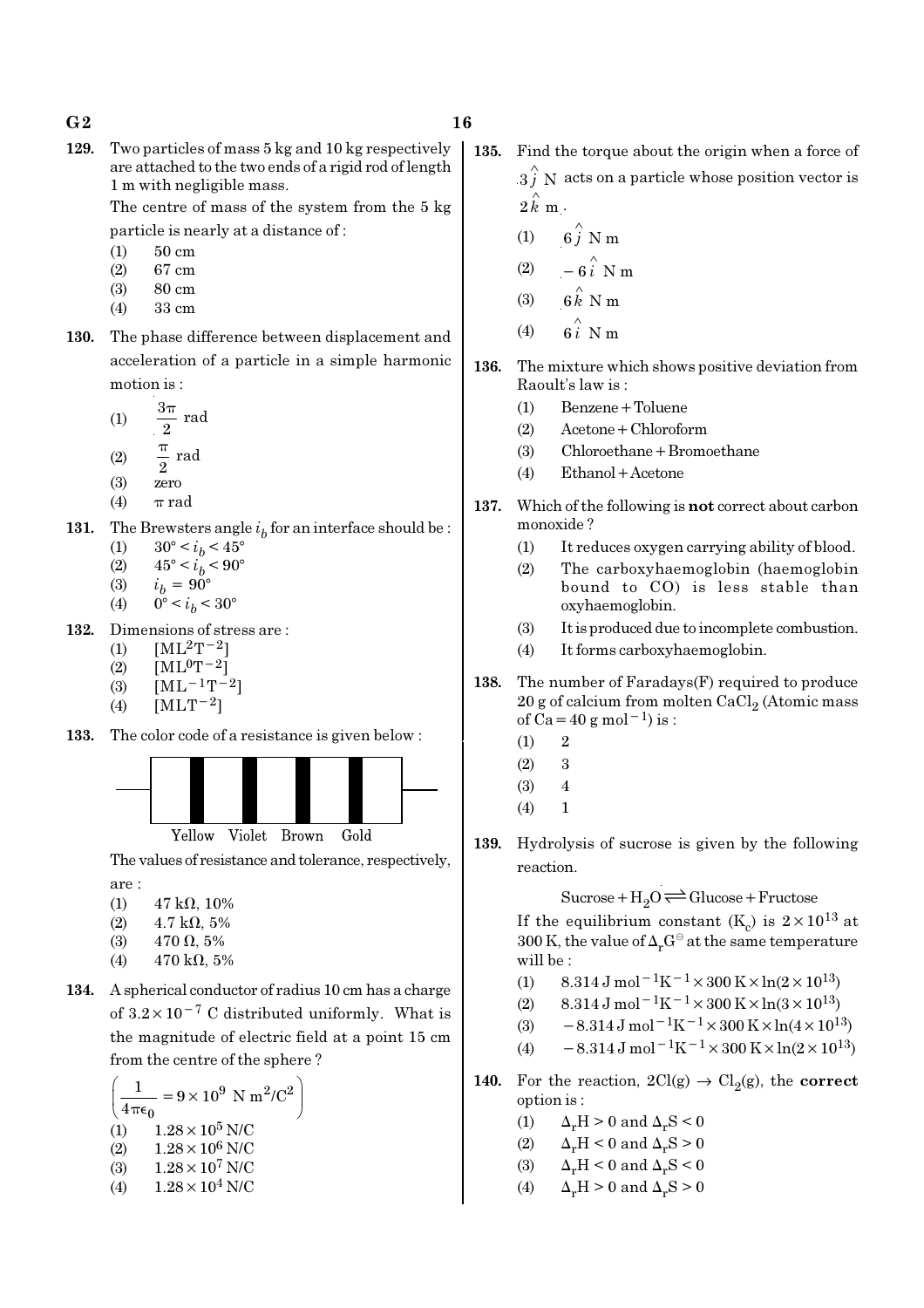- 141. Paper chromatography is an example of :
	- (1) Partition chromatography
	- (2) Thin layer chromatography
	- (3) Column chromatography
	- (4) Adsorption chromatography
- 142. The rate constant for a first order reaction is  $4.606 \times 10^{-3}$  s<sup>-1</sup>. The time required to reduce 2.0 g of the reactant to 0.2 g is :
	- $(1)$  200 s
	- $(2)$  500 s
	- (3) 1000 s
	- $(4)$  100 s
- 143. Which of the following oxoacid of sulphur has −O−O− linkage ?
	- (1)  $H_2SO_4$ , sulphuric acid
	- (2)  $H_2S_2O_8$ , peroxodisulphuric acid
	- (3)  $H_2S_2O_7$ , pyrosulphuric acid
	- (4)  $H_2SO_3$ , sulphurous acid
- 144. Reaction between benzaldehyde and acetophenone in presence of dilute NaOH is known as :
	- (1) Cannizzaro's reaction
	- (2) Cross Cannizzaro's reaction
	- (3) Cross Aldol condensation
	- (4) Aldol condensation
- 145. An element has a body centered cubic (bcc) structure with a cell edge of 288 pm. The atomic radius is :

(1) 
$$
\frac{\sqrt{2}}{4} \times 288 \text{ pm}
$$
  
\n(2) 
$$
\frac{4}{\sqrt{3}} \times 288 \text{ pm}
$$
  
\n(3) 
$$
\frac{4}{\sqrt{2}} \times 288 \text{ pm}
$$
  
\n(4) 
$$
\frac{\sqrt{3}}{4} \times 288 \text{ pm}
$$

- 146. Which of the following is a cationic detergent ?
	- (1) Sodium stearate
	- (2) Cetyltrimethyl ammonium bromide
	- (3) Sodium dodecylbenzene sulphonate
	- (4) Sodium lauryl sulphate
- 147. The calculated spin only magnetic moment of  $\mathrm{Cr^{2+}}$ ion is :
	- $(1)$  4.90 BM
	- (2) 5.92 BM
	- (3) 2.84 BM
	- (4) 3.87 BM
- 148. HCl was passed through a solution of  $CaCl<sub>2</sub>$ , MgCl<sub>2</sub> and NaCl. Which of the following compound(s) crystallise(s) ?
	- (1) Only NaCl
	- $(2)$  Only MgCl<sub>2</sub>
	- (3) NaCl,  $MgCl<sub>2</sub>$  and  $CaCl<sub>2</sub>$
	- (4) Both  $\mathrm{MgCl}_2$  and  $\mathrm{CaCl}_2$
- 149. Match the following and identify the correct option.
	- (a)  $CO(g) + H<sub>2</sub>(g)$ (g) (i)  $Mg(HCO_3)_2 +$  $Ca(HCO<sub>3</sub>)<sub>2</sub>$ (b) Temporary (ii) An electron hardness of deficient hydride water (c)  $B_2H_6$ (iii) Synthesis gas (d)  $H_2O_2$ (iv) Non-planar structure (a) (b) (c) (d)
	- $(1)$   $(iii)$   $(ii)$   $(i)$   $(iv)$  $(2)$   $(iii)$   $(iv)$   $(ii)$   $(i)$ (3) (i) (iii) (ii) (iv) (4) (iii) (i) (ii) (iv)
- 150. Elimination reaction of 2-Bromo-pentane to form pent-2-ene is :
	- (a) β-Elimination reaction
	- (b) Follows Zaitsev rule
	- (c) Dehydrohalogenation reaction
	- (d) Dehydration reaction
	- $(1)$   $(a)$ ,  $(c)$ ,  $(d)$
	- $(2)$  (b),  $(c)$ ,  $(d)$
	- $(3)$   $(a), (b), (d)$
	- $(4)$  (a), (b), (c)
- 151. Which of the following is the correct order of increasing field strength of ligands to form coordination compounds ?
	- (1)  $\text{SCN}^-$  < F<sup>-</sup> < CN<sup>-</sup> < C<sub>2</sub>O<sub>4</sub><sup>2</sup>
	- (2)  $F^- < \text{SCN}^- < C_2 O_4^{2-} < \text{CN}^-$
	- (3)  $CN^- < C_2O_4^{2-} < SCN^- < F^-$
	- (4)  $\text{SCN}^- \leq F^- \leq C_2 O_4^{2-} \leq \text{CN}^-$
- 152. Identify the correct statement from the following :
	- (1) Blister copper has blistered appearance due to evolution of CO<sub>2</sub>.
	- (2) Vapour phase refining is carried out for Nickel by Van Arkel method.
	- (3) Pig iron can be moulded into a variety of shapes.
	- (4) Wrought iron is impure iron with 4% carbon.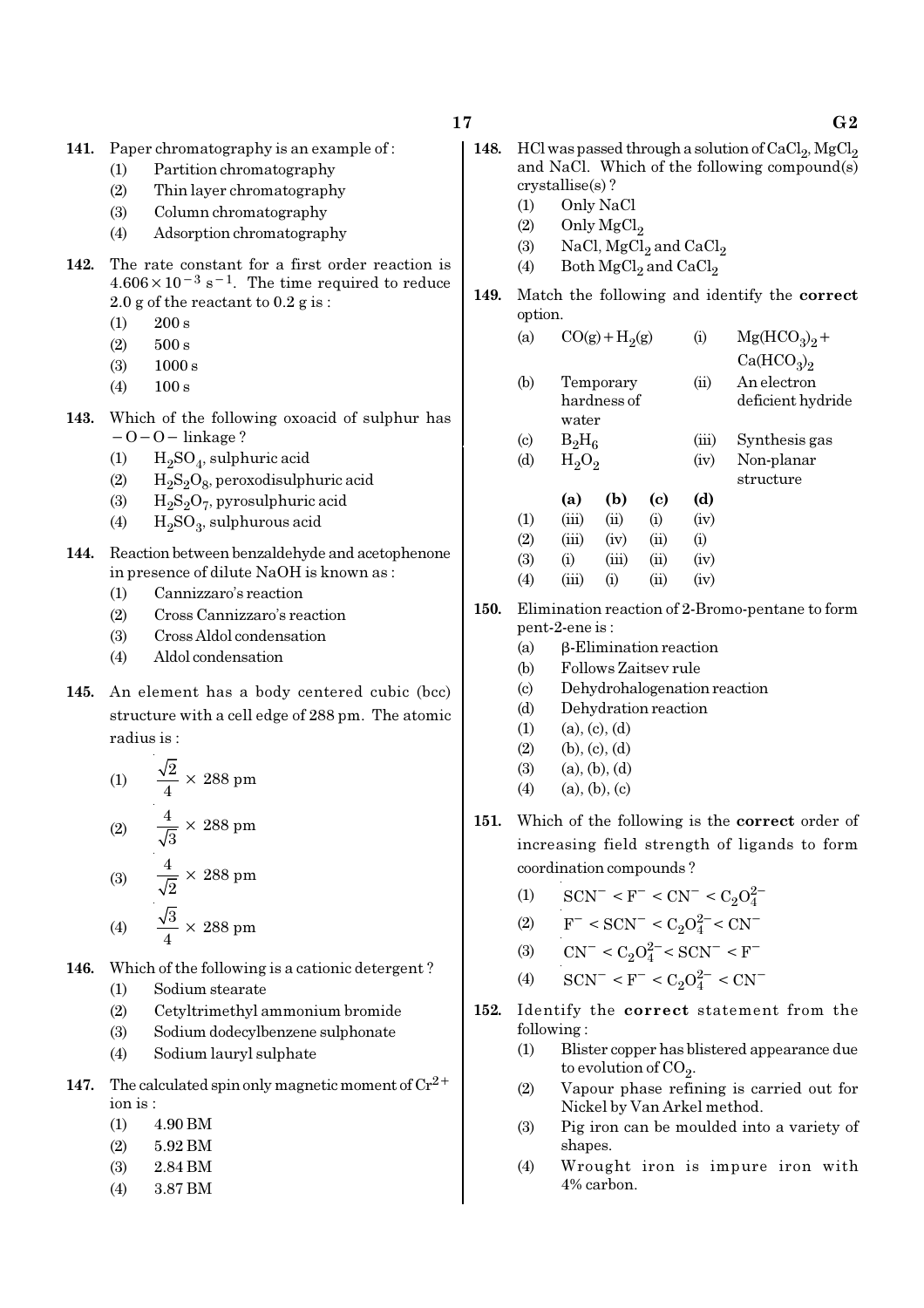- $G2$  and  $18$
- 153. Sucrose on hydrolysis gives :
	- (1)  $\alpha$ -D-Glucose + β-D-Glucose
	- (2) α-D-Glucose+β-D-Fructose
	- (3) α-D-Fructose+β-D-Fructose
	- (4)  $β-D-Glucose + α-D-Fructose$
- 154. What is the change in oxidation number of carbon in the following reaction ?

 $\text{CH}_4(g) + 4\text{Cl}_2(g) \rightarrow \text{CCl}_4(l) + 4\text{HCl}(g)$ 

- (1)  $0 \text{ to } +4$
- (2)  $-4$  to  $+4$
- (3)  $0 \text{ to } -4$
- $(4) +4$  to  $+4$
- 155. The following metal ion activates many enzymes, participates in the oxidation of glucose to produce ATP and with Na, is responsible for the transmission of nerve signals.
	- (1) Copper
	- (2) Calcium
	- (3) Potassium
	- (4) Iron
- 156. Which of the following alkane cannot be made in good yield by Wurtz reaction ?
	- (1) 2,3-Dimethylbutane
	- (2) n-Heptane
	- (3) n-Butane
	- (4) n-Hexane
- 157. Measuring Zeta potential is useful in determining which property of colloidal solution ?
	- (1) Solubility
	- (2) Stability of the colloidal particles
	- (3) Size of the colloidal particles
	- (4) Viscosity
- 158. The freezing point depression constant  $(K_f)$  of benzene is  $5.12$  K kg mol<sup>-1</sup>. The freezing point depression for the solution of molality 0.078 m containing a non-electrolyte solute in benzene is (rounded off upto two decimal places) :
	- $(1)$  0.80 K
	- $(2)$  0.40 K
	- $(3)$  0.60 K
	- $(4)$  0.20 K

159. Which of the following amine will give the carbylamine test ?



- 160. Which of the following is a natural polymer ?
	- (1) poly (Butadiene-styrene)
	- (2) polybutadiene
	- (3) poly (Butadiene-acrylonitrile)
	- (4) cis-1,4-polyisoprene
- 161. Identify the incorrect statement.
	- (1) The transition metals and their compounds are known for their catalytic activity due to their ability to adopt multiple oxidation states and to form complexes.
	- (2) Interstitial compounds are those that are formed when small atoms like H, C or N are trapped inside the crystal lattices of metals.
	- (3) The oxidation states of chromium in  $CrO_4^{2-}$

and  $\mathrm{Cr_{2}O_{7}^{2-}}$  are not the same.

(4)  $Cr^{2+}(d^4)$  is a stronger reducing agent than  $Fe^{2+}(d^6)$  in water.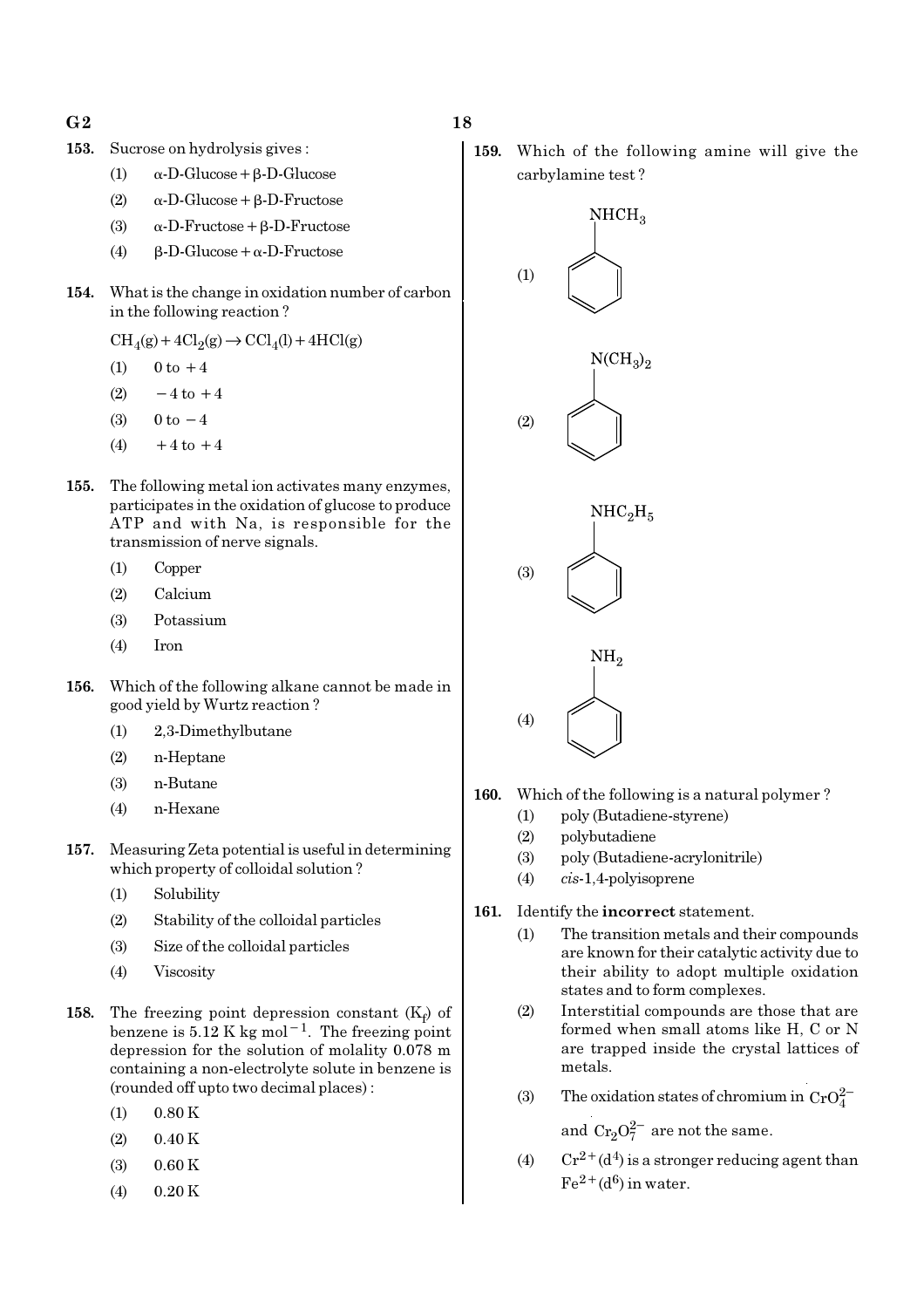- 162. Which of the following set of molecules will have zero dipole moment ?
	- (1) Boron trifluoride, hydrogen fluoride, carbon dioxide, 1,3-dichlorobenzene
	- (2) Nitrogen trifluoride, beryllium difluoride, water, 1,3-dichlorobenzene
	- (3) Boron trifluoride, beryllium difluoride, carbon dioxide, 1,4-dichlorobenzene
	- (4) Ammonia, beryllium difluoride, water, 1,4-dichlorobenzene
- 163. On electrolysis of dil.sulphuric acid using Platinum (Pt) electrode, the product obtained at anode will be :
	- (1) Oxygen gas
	- $(2)$  H<sub>2</sub>S gas
	- $(3)$  SO<sub>2</sub> gas
	- (4) Hydrogen gas
- 164. Anisole on cleavage with HI gives :









- 165. The number of protons, neutrons and electrons in  $^{175}_{71}$ Lu, respectively, are:
	- (1) 104, 71 and 71
	- (2) 71, 71 and 104
	- (3) 175, 104 and 71
	- (4) 71, 104 and 71
- 166. Match the following :

|                             | Oxide                   |       | <b>Nature</b> |
|-----------------------------|-------------------------|-------|---------------|
| (a)                         | CO                      | (i)   | Basic         |
| (b)                         | BaO                     | (ii)  | Neutral       |
| $\left( \mathrm{c} \right)$ | $\text{Al}_2\text{O}_3$ | (iii) | Acidic        |
| (d)                         | $Cl_2O_7$               | (iv)  | Amphoteric    |

Which of the following is correct option ?

|     | (a)      | (b)   | (c)   | (d)   |
|-----|----------|-------|-------|-------|
| (1) | (ii)     | (i)   | (iv)  | (iii) |
| (2) | (iii)    | (iv)  | (i)   | (ii)  |
| (3) | (iv)     | (iii) | (ii)  | (i)   |
| (4) | $\rm(i)$ | (ii)  | (iii) | (iv)  |

- 167. A tertiary butyl carbocation is more stable than a secondary butyl carbocation because of which of the following ?
	- (1) + R effect of  $-CH<sub>3</sub>$  groups
	- (2)  $-$  R effect of  $-$  CH<sub>3</sub> groups
	- (3) Hyperconjugation
	- (4)  $-I$  effect of  $-CH_3$  groups
- 168. Which one of the followings has maximum number of atoms ?
	- (1) 1 g of  $Mg(s)$  [Atomic mass of  $Mg = 24$ ]
	- (2) 1 g of  $O_2(g)$  [Atomic mass of O = 16]
	- (3) 1 g of Li(s) [Atomic mass of Li = 7]
	- (4)  $1 g \text{ of } Ag(s)$  [Atomic mass of Ag = 108]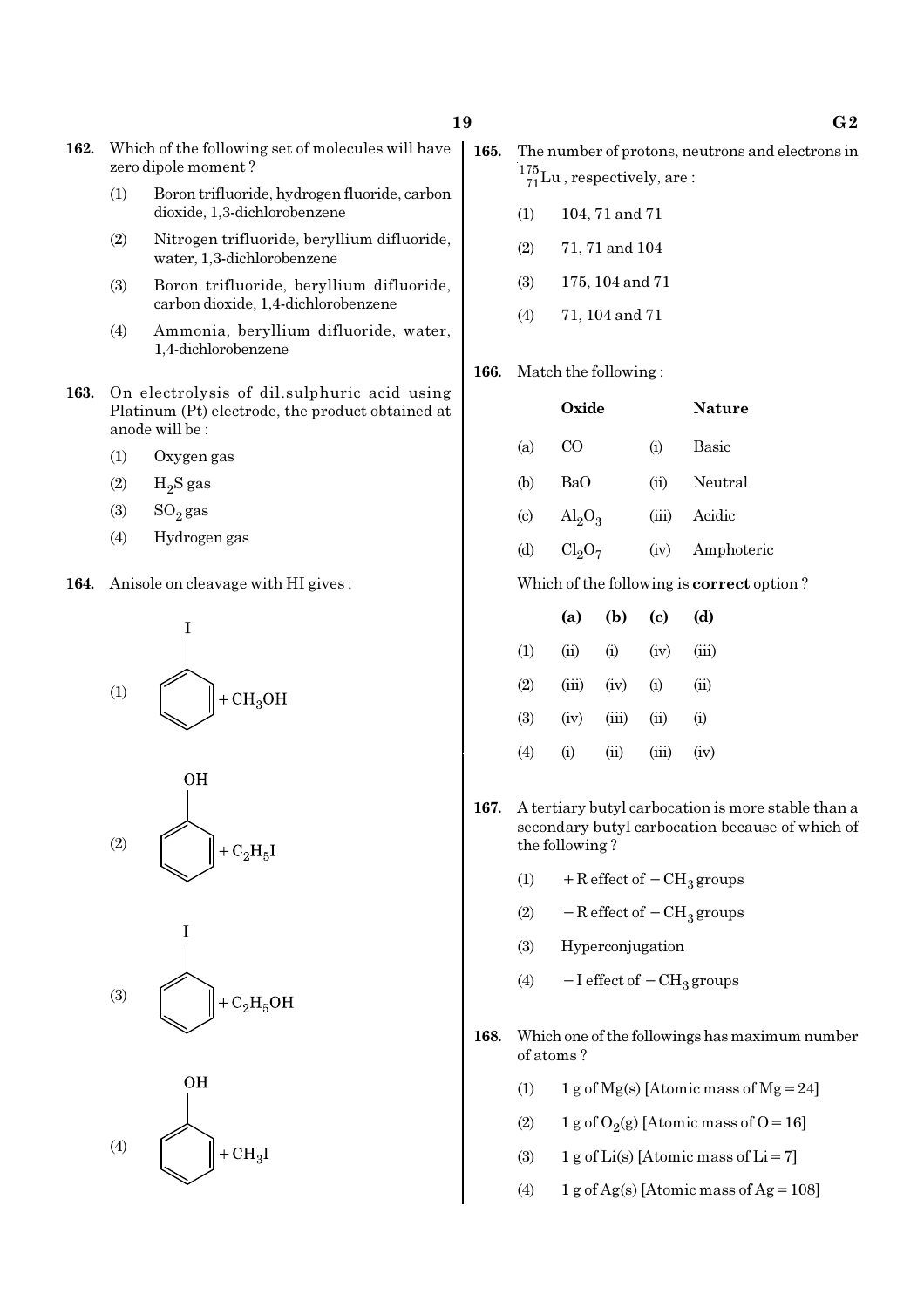#### $G2$  and  $20$

- 169. Which of the following is a basic amino acid ?
	- (1) Alanine
	- (2) Tyrosine
	- (3) Lysine
	- (4) Serine
- 170. The correct option for free expansion of an ideal gas under adiabatic condition is :
	- (1)  $q = 0, \Delta T < 0$  and  $w > 0$
	- (2)  $q < 0$ ,  $\Delta T = 0$  and  $w = 0$
	- (3)  $q > 0$ ,  $\Delta T > 0$  and  $w > 0$
	- (4)  $q = 0, \Delta T = 0 \text{ and } w = 0$
- 171. Identify the incorrect match.

|                        | Name            |       | <b>IUPAC Official Name</b> |
|------------------------|-----------------|-------|----------------------------|
| (a)                    | Unnilunium      | (i)   | Mendelevium                |
| (b)                    | Unniltrium      | (ii)  | Lawrencium                 |
| $\left( \circ \right)$ | Unnilhexium     | (iii) | Seaborgium                 |
| (d)                    | Unununnium      | (iv)  | Darmstadtium               |
| (1)                    | $(b)$ , $(ii)$  |       |                            |
| (2)                    | $(c)$ , $(iii)$ |       |                            |
| (3)                    | $(d)$ , $(iv)$  |       |                            |
| (4)                    | (a), (i)        |       |                            |

172. Identify a molecule which does not exist.

- $(1)$   $Li<sub>2</sub>$
- $(2)$   $C_2$
- (3)  $O_2$
- $(4)$  He<sub>2</sub>
- 173. Identify the correct statements from the following :
	- (a)  $CO_2(g)$  is used as refrigerant for ice-cream and frozen food.
	- (b) The structure of  $C_{60}$  contains twelve six carbon rings and twenty five carbon rings.
	- (c) ZSM-5, a type of zeolite, is used to convert alcohols into gasoline.
	- (d) CO is colorless and odourless gas.
	- $(1)$  (a) and  $(c)$  only
	- $(2)$  (b) and  $(c)$  only
	- $(3)$   $(c)$  and  $(d)$  only
	- $(4)$  (a), (b) and (c) only
- 174. An alkene on ozonolysis gives methanal as one of the product. Its structure is :

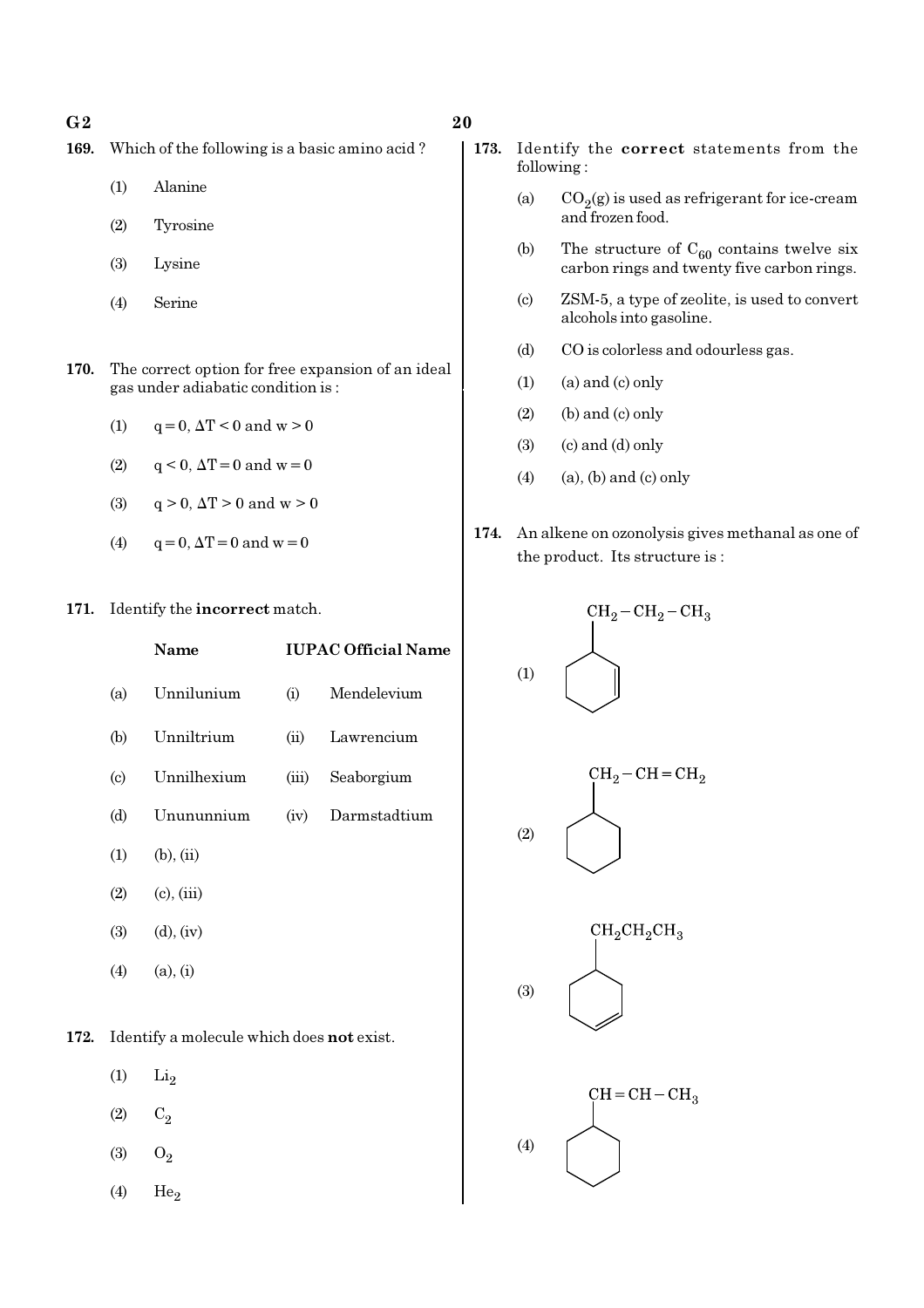- 175. Reaction between acetone and methylmagnesium chloride followed by hydrolysis will give :
	- (1) Sec. butyl alcohol
	- (2) Tert. butyl alcohol
	- (3) Isobutyl alcohol
	- (4) Isopropyl alcohol
- 176. A mixture of  $N_2$  and Ar gases in a cylinder contains 7 g of  $\mathrm{N}_2$  and 8 g of Ar. If the total pressure of the mixture of the gases in the cylinder is 27 bar, the partial pressure of  $\mathrm{N}_2 \, \mathrm{is}$  :

[Use atomic masses (in g mol<sup>-1</sup>) : N = 14, Ar = 40]

- (1) 12 bar
- (2) 15 bar
- (3) 18 bar
- (4) 9 bar
- 177. An increase in the concentration of the reactants of a reaction leads to change in :
	- (1) heat of reaction
	- (2) threshold energy
	- (3) collision frequency
	- (4) activation energy
- 178. Find out the solubility of  $\mathrm{Ni(OH)}_{2}$  in 0.1 M NaOH. Given that the ionic product of  $\mathrm{Ni(OH)}_{2}$  is  $2 \times 10^{-15}$ .
	- (1)  $2 \times 10^{-8}$  M
	- $(2)$  1×10<sup>-13</sup> M
	- (3)  $1 \times 10^8$  M
	- (4)  $2 \times 10^{-13}$  M

179. Identify compound X in the following sequence of reactions :



- 180. Urea reacts with water to form A which will decompose to form B. B when passed through  $Cu^{2+}$  (aq), deep blue colour solution C is formed. What is the formula of C from the following ?
	- (1)  $[Cu(NH_3)_4]^{2+}$
	- $(2)$   $Cu(OH)<sub>2</sub>$
	- (3)  $CuCO<sub>3</sub>·Cu(OH)<sub>2</sub>$
	- $(4)$  CuSO<sub>4</sub>

- o 0 o -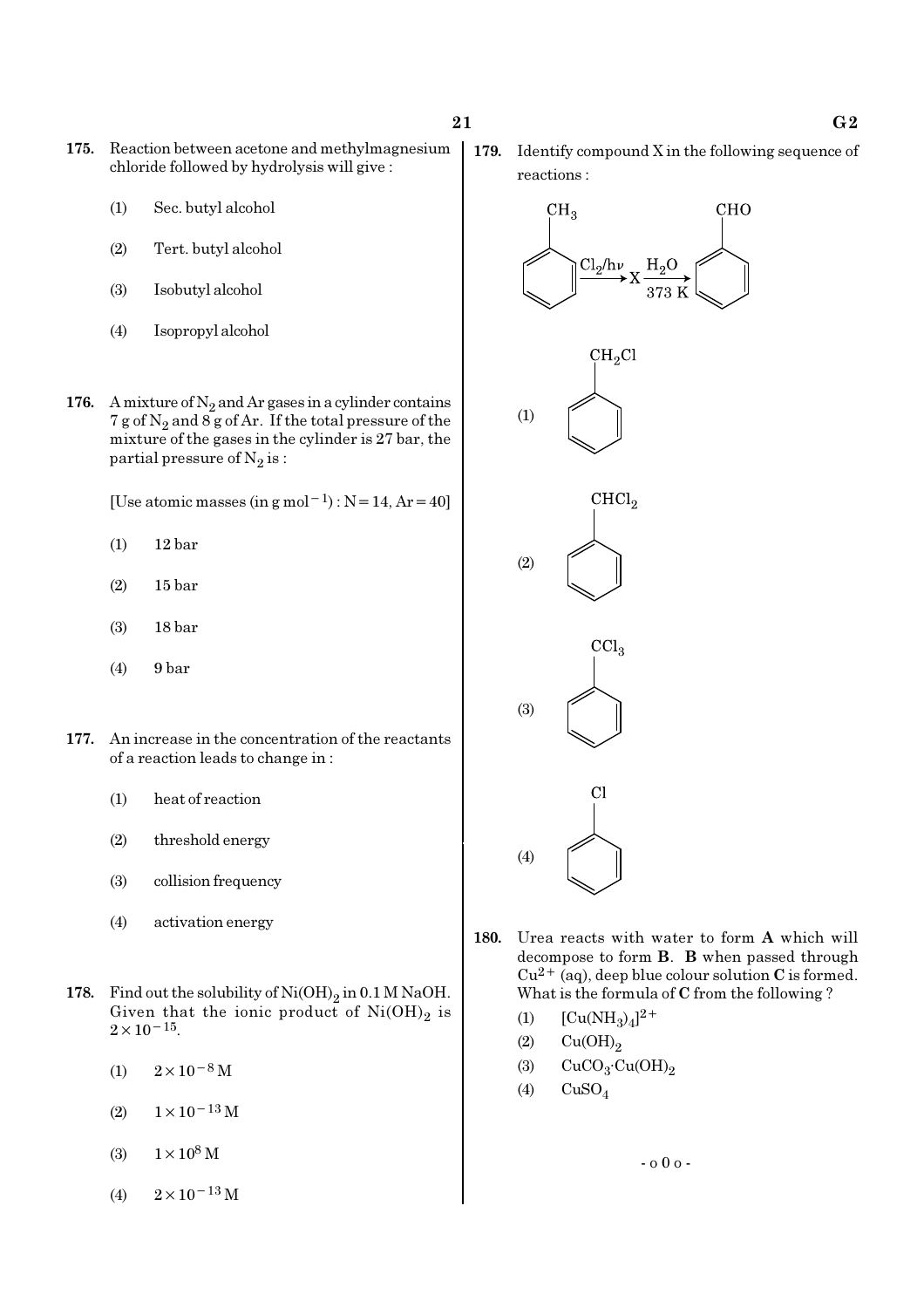# $G2 \hspace{2.5cm} 22$ Space For Rough Work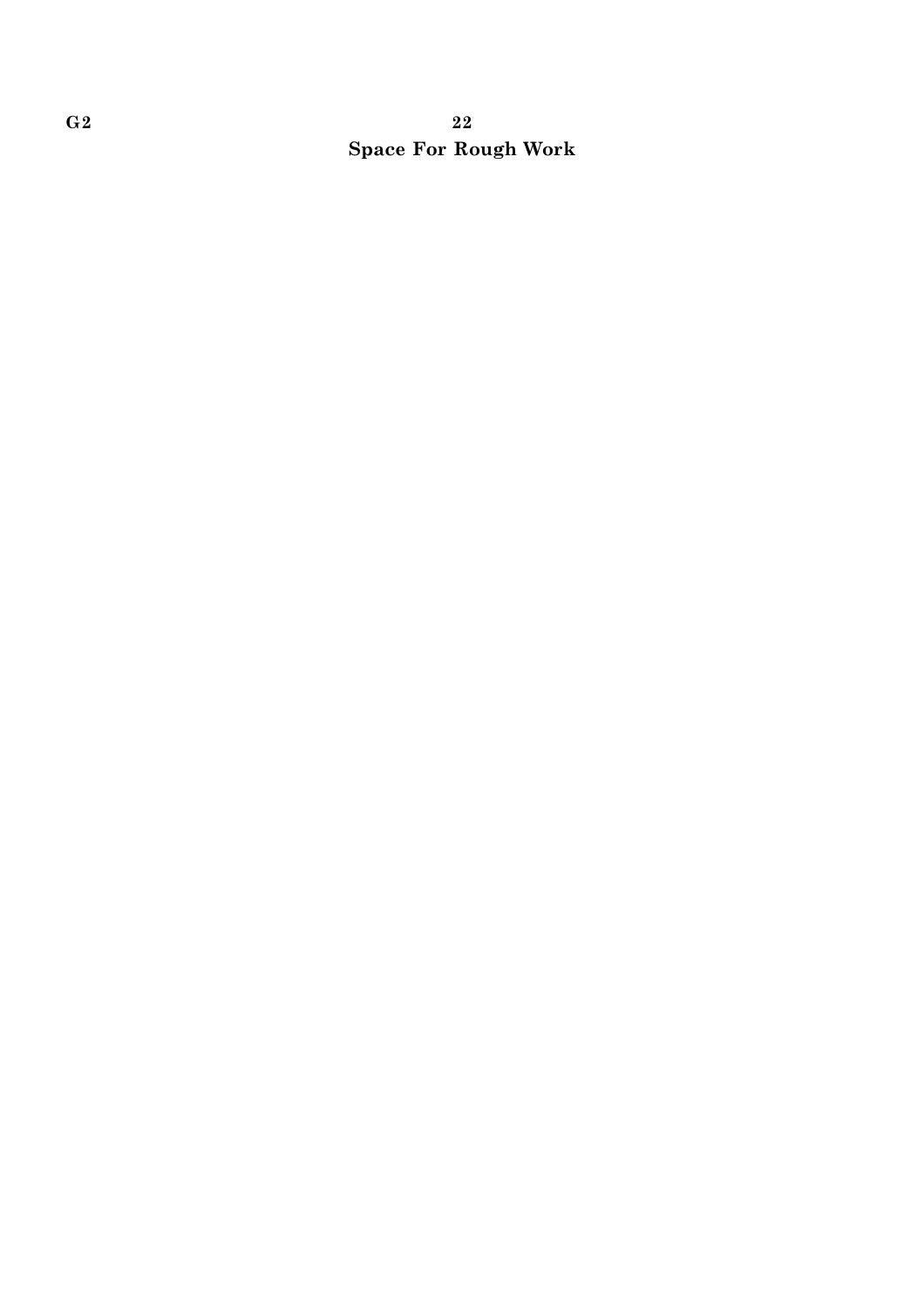# 23 G2 Space For Rough Work